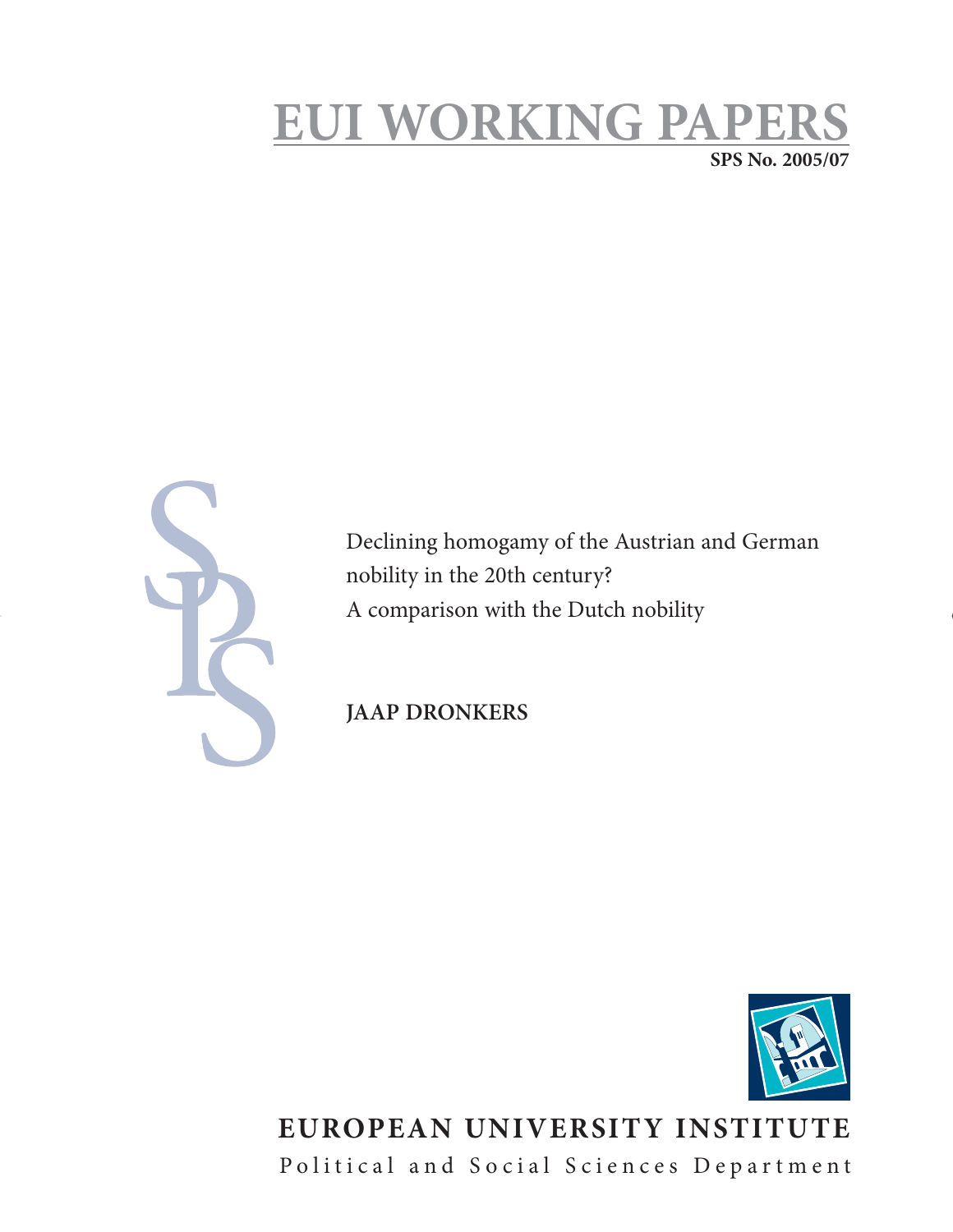## **EUROPEAN UNIVERSITY INSTITUTE DEPARTMENT OF POLITICAL AND SOCIAL SCIENCES**

*Declining homogamy of the Austrian and German nobility in the 20th century? A comparison with the Dutch nobility* 

**JAAP DRONKERS**

EUI Working Paper **SPS** No. 2005/07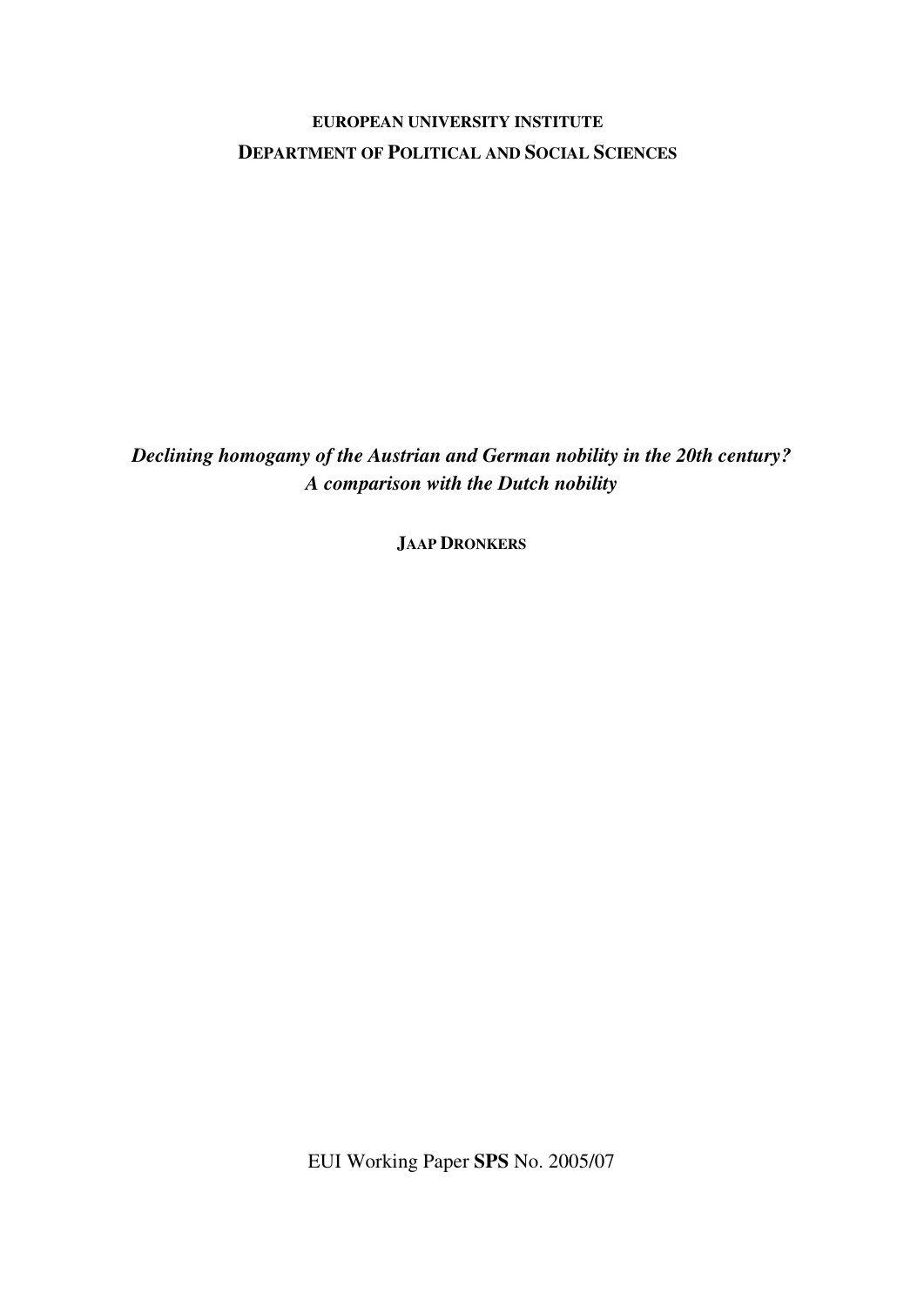This text may be downloaded freely only for personal academic purposes. Any reproductions, whether in hard copies or electronically, require the consent of the author. If cited or quoted, reference should be made to the full name of the author(s), editor(s), the title, the working paper, or other series, the year and the publisher.

ISSN 1725-6755

© 2005 Jaap Dronkers

Printed in Italy European University Institute Badia Fiesolana I – 50016 San Domenico di Fiesole (FI) Italy

http://www.iue.it/ http://cadmus.iue.it/dspace/index.jsp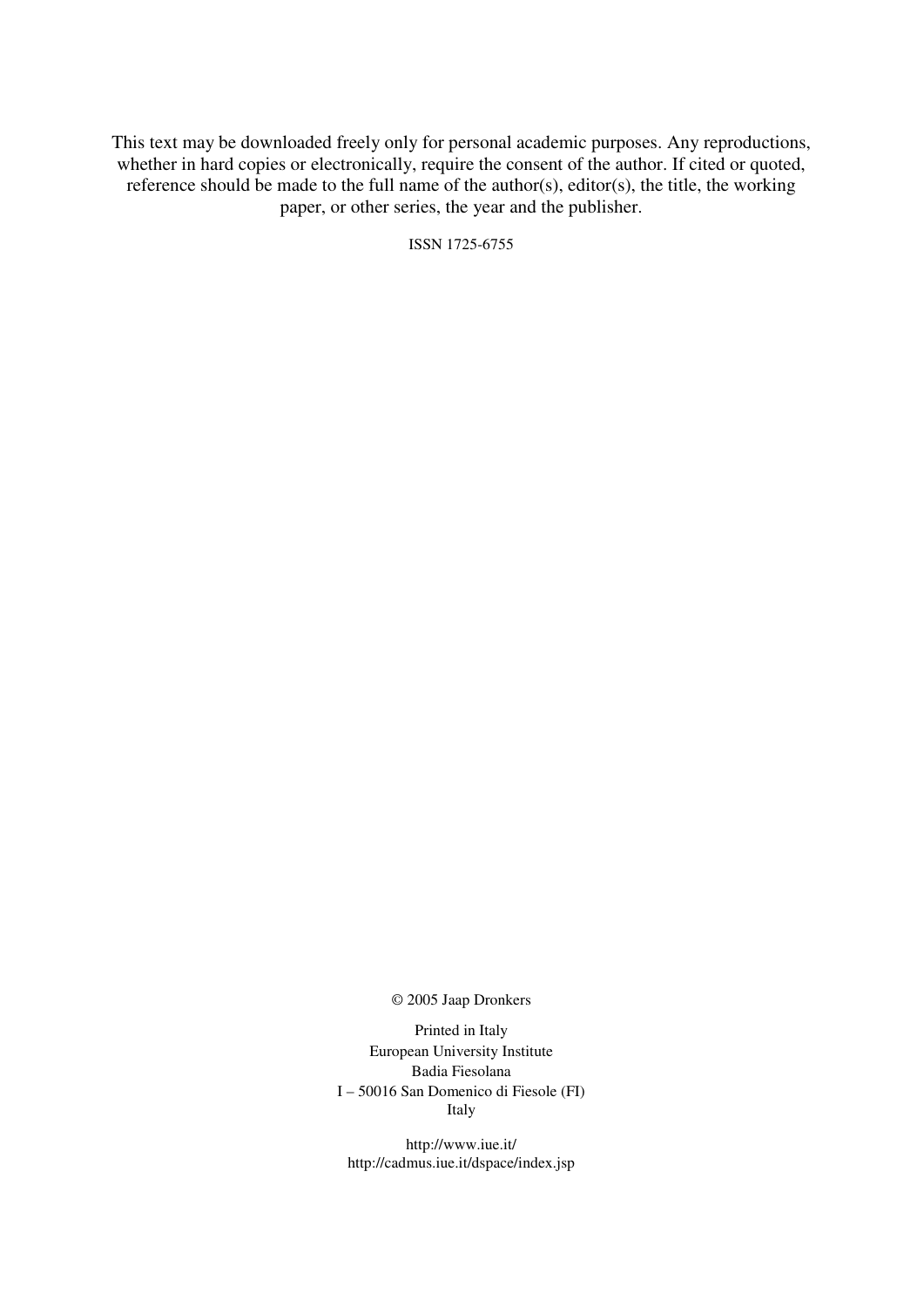## **Abstract**

Has the Austrian-German nobility had the same high degree of noble homogamy during the 20th century as the Dutch nobility? Noble homogamy among the Dutch nobility was one of the two main reasons for their 'constant noble advantage' in obtaining elite positions during the  $20<sup>th</sup>$  century. The Dutch on the one hand and the Austrian-German nobility on the other can be seen as two extreme cases within the European nobility. The Dutch nobility seems to have had a lower degree of noble homogamy during the 20th century than the Austrian-German nobility. However, the analysis shows that this is a consequence of the different composition of the Austrian-German nobility (higher noble titles, more nobility with feudal origins), a more modern concept of nobility among the Dutch nobility (paternal family instead of noble stock of paternal and maternal ancestors) and a successful merger of the feudal and post-feudal Dutch nobility. If one takes these compositional differences between the Austrian, German and Dutch nobility into account, then the Dutch nobility had a higher degree of noble homogamy in the early  $20<sup>th</sup>$  century, yet their homogamy declined faster during this century than that of the Austrian-German nobility.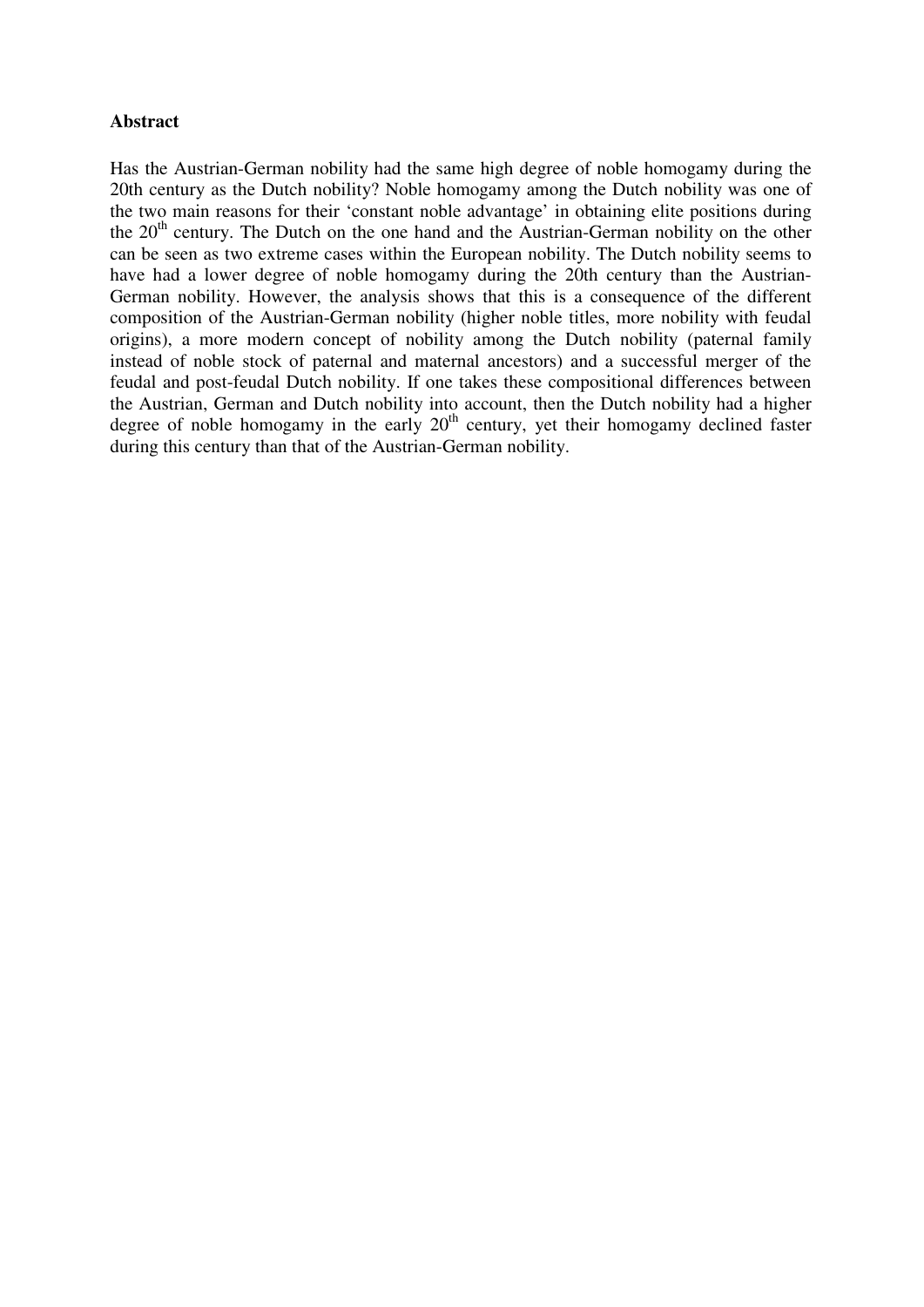Paper presented at the Symposium "Adel in Nederland in de twintigste eeuw", organized by Werkgroep Adeslgeschiedenis & Nederlands Kastelenstichting in Zwolle, April 16, 2005, the Oslo Meeting of the Research Committee on Social Stratification and Mobility, May 5-8, 2005, and the Dutch-Flemish Sociological Meeting in Brussels, June 2, 2005.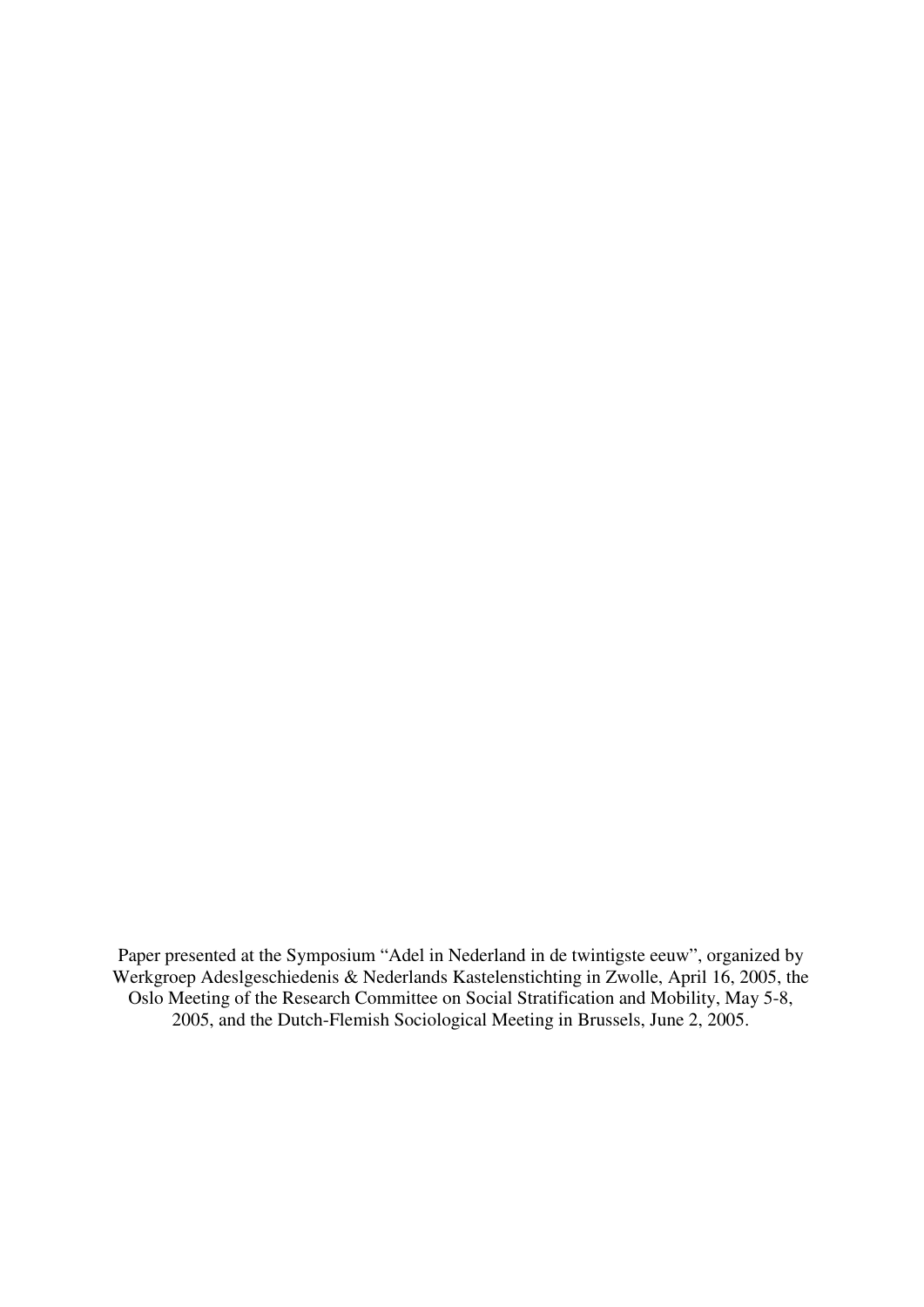#### **Introduction**

Studies of the elite positions held by members of Dutch noble families in the  $20<sup>th</sup>$  century (Dronkers, 2003; Schijf, Dronkers & van de Broek-George, 2004) have shown that they still have more elite positions than comparable members of high bourgeoisie families. Moreover, the likelihood of an elite position held by members of Dutch noble families has barely decreased for different generations of the nobility, also in contrast to the high bourgeoisie. This 'constant noble advantage' of the Dutch nobility in the  $20<sup>th</sup>$  century contradicts a basic sociological assumption about modernization in western societies: high positions and professions have become increasingly more open to people with capacities based on their own achievements and less open to persons with only ascripted characteristics. With the loss of its separate legal status (de jure in Austria and Germany or de facto in the Netherlands) and its ascripted privileges, a noble title is assumed to have become of less importance in gaining an elite position in modern society. Therefore the 'constant noble advantage in access to elite positions' of the Dutch nobility undermines the modernisation theory which is still very influential within sociological thought concerning societies, especially in many stratification and welfare-state studies.

Obvious explanations of this 'constant noble advantage' (intergenerational reproduction of elites; the use of education as the modern way of reproduction by old elites; the bourgeoisation of the nobility; the aristocratisation of the bourgeoisie) were not supported by the mentioned studies. Two mechanisms explained these 'constant noble advantages': 1. Noble homogamy; 2. A move away from elite positions in the public sector. Homogamy in marriage is clearly still an important way for the Dutch nobility to maintain its distinct social position. The importance of both the noble title position of mothers and of parents-in-law are clear indications of the importance of homogamy within both nobilities, both regarding the marriage choice of the next generation and the probability of obtaining an elite position by that next generation. There were clear indications that this homogamy within the Dutch nobility is still alive, although it is decreasing (Dronkers & Schijf, 2005a). The second explanation is the Dutch nobility's move away from elite positions in the public sector towards elite positions in the business and cultural sectors (Dronkers & Schijf, 2005b).

 Although there are a few indications that this 'constant noble advantage' is also true for the nobility of other European societies (de Saint-Martin, 1993 for France), the evidence is mostly scarce and restricted to the pre-1945 period (Conze, 2000 for a German exception). Moreover, one can argue that this 'constant noble advantage' of the Dutch nobility is exceptional, due to their non-feudal and bourgeoisie background and also due to the lack of revolutions, major wars and/or forced-migration, which hit the Austrian, British, French, German nobility during the  $20<sup>th</sup>$  century. However, a reanalysis of the data of German engineers, jurists and economists who received a doctor's degree after 1955 (Hartmann & Kopp, 2001), showed that a noble title has a stronger positive effect on the odds of entrance into the German business elite than being from high bourgeois and middle class families (personal communication to the author).

If the Austrian-German nobility has the same 'constant noble advantage' in the 20th century as the Dutch nobility, a serious theoretical problem arises. The modernization theory states that social inequality within modern societies is increasingly based on achievements and no longer on ascripted characteristics. However, if the Austrian, Dutch and German nobility have the same 'constant noble advantage', the European nobility (represented by two alleged extreme cases) might be less affected by these modernization processes as assumed by modernization theory. An explanation of this deviation is that ascriptive characteristics like nobility can remain important in modern states, because the number of elite positions remains more or less the same, while the number of potential candidates has risen strongly,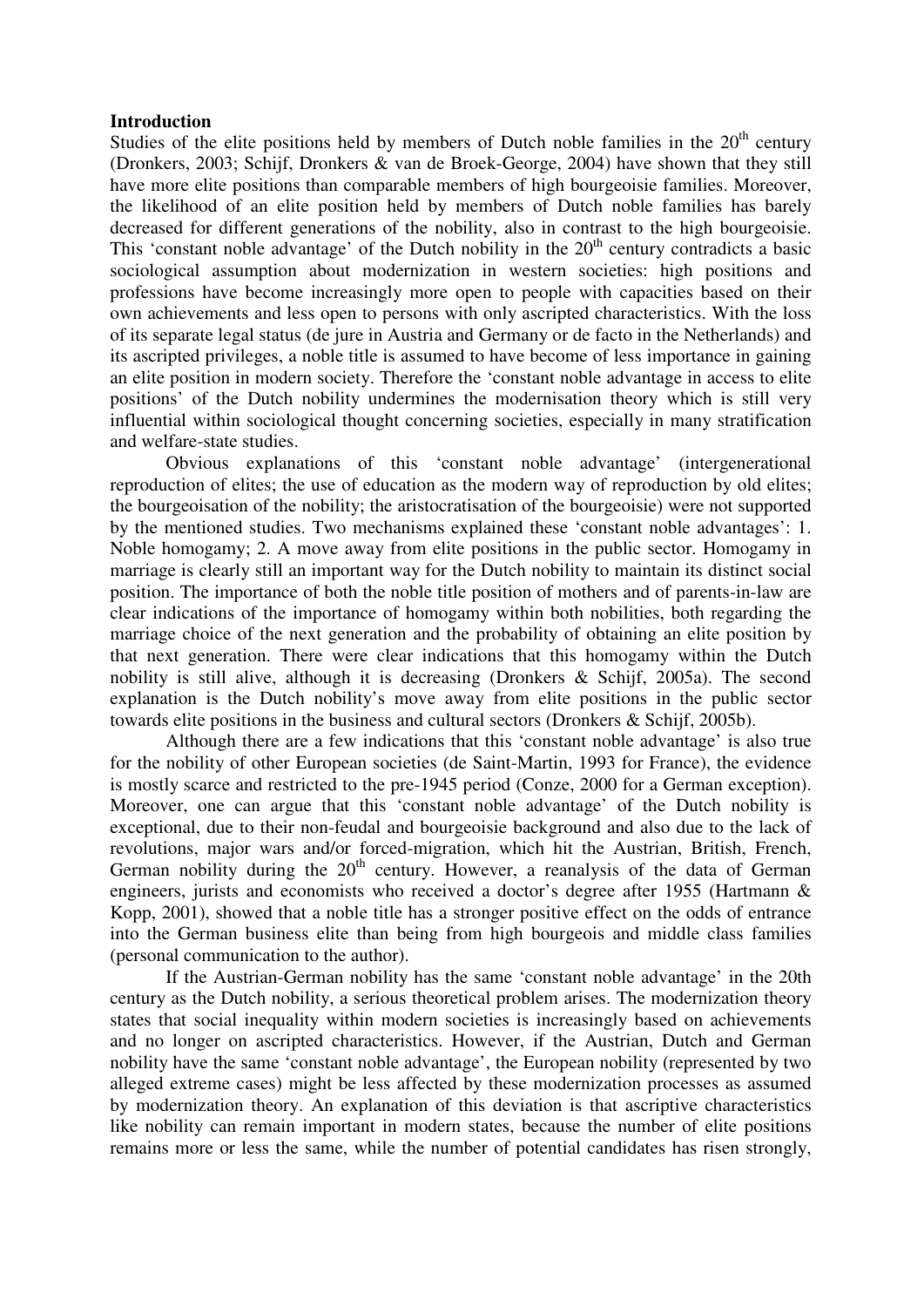#### *Jaap Dronkers*

thanks to modernization and democratization. The resulting strong competition for elite positions among the many competitors can make 'old-fashioned' characteristics, like distinct noble social and cultural capital, again relevant as an efficient and effective means for selection, while modern characteristics like education only become necessary but insufficient conditions. If this interpretation of the 'constant noble advantage' in 20th century Europe is correct, modernization theory seems only to be true for the middle classes in modern societies, but not for the extreme positions within these societies, either the elites or the underclass.

 In this paper I shall initially try to ascertain as to whether the Austrian-German nobility had the same high degree of noble homogamy during the 20th century as the Dutch nobility. Noble homogamy among the Dutch nobility was one of the two important explanations of the same 'constant noble advantage'. Therefore it could prove significant to see whether the same marriage-patterns exist among the Austrian-German nobility. On the one hand I expect that noble homogamy is higher among the Austrian-German nobility because their social and political power and status was abolished relatively late, only by the revolutions of 1918 and world-war II aftermaths (the replacement of Poland and Russia; the agrarian reforms by the communist regimes), while the Dutch nobility had already lost all political power in 1848. Moreover, the bourgeoisie background of the Dutch nobility is stronger than that of the Austrian-German nobility. However the evidence of the importance of this difference in bourgeoisie background during the  $20<sup>th</sup>$  century is only impressionistic, because the creation of a new Austrian-German nobility (thus nobles with a bourgeoisie background) continued until 1918 without slowing-down, while the creation of a new Dutch nobility had already come to a halt after 1849 (83% of all new creation of Dutch nobilities occurred between 1815-1848, 9% between 1849-1890 and 7% between 1890-1910, Valkenburg, 1966: 65). On the other hand I expect that the noble homogamy of the Austrian-German nobles marrying after 1945 declined very evidently because they were forced to embrace the bourgeois culture and structure of the Austrian-German Republics and at the same time gave up any political and economic ambition they still might have harboured before 1945 (Malinowski, 2003). Dronkers & Schijf (2005a) showed that the noble homogamy among the Dutch nobility declined during the entire  $20<sup>th</sup>$  century, but that this decline was stronger for those who married before World War II then for those who married after World War II. These partly contradictory expectations lead to the following hypotheses, which I will test in this paper:

- 1. The noble homogamy of the Austrian-German nobles is higher than that of the Dutch nobles throughout the  $20<sup>th</sup>$  century.
- 2. The noble homogamy of both the Austrian, German and Dutch nobles is less prevalent during the  $20<sup>th</sup>$  century.
- 3. The noble homogamy of the Austrian-German nobles is less inclined to decrease than that of the Dutch nobles as far as they are married before 1945.
- 4. The noble homogamy of the Austrian-German nobles decreases more rapidly than that of the Dutch nobles as far as they are married after 1945.

#### **Data on Austrian, German and Dutch nobility**

This paper replicates the Dutch studies with a representative sample of 178 Austrian-German noble families. I will analyze a number of social characteristics of each member of these families, born in the 20th century, of their spouses and of their parents (level of nobility; decade in which the person was born; noble title of the spouse and of the mother of the person). These social characteristics are available in the *Genealogisches Handbuch des Adels,*  edited by the German Nobility Archive, a non-public foundation, and published by a commercial publishing house (for a discussion of the recent publication procedures: Franke,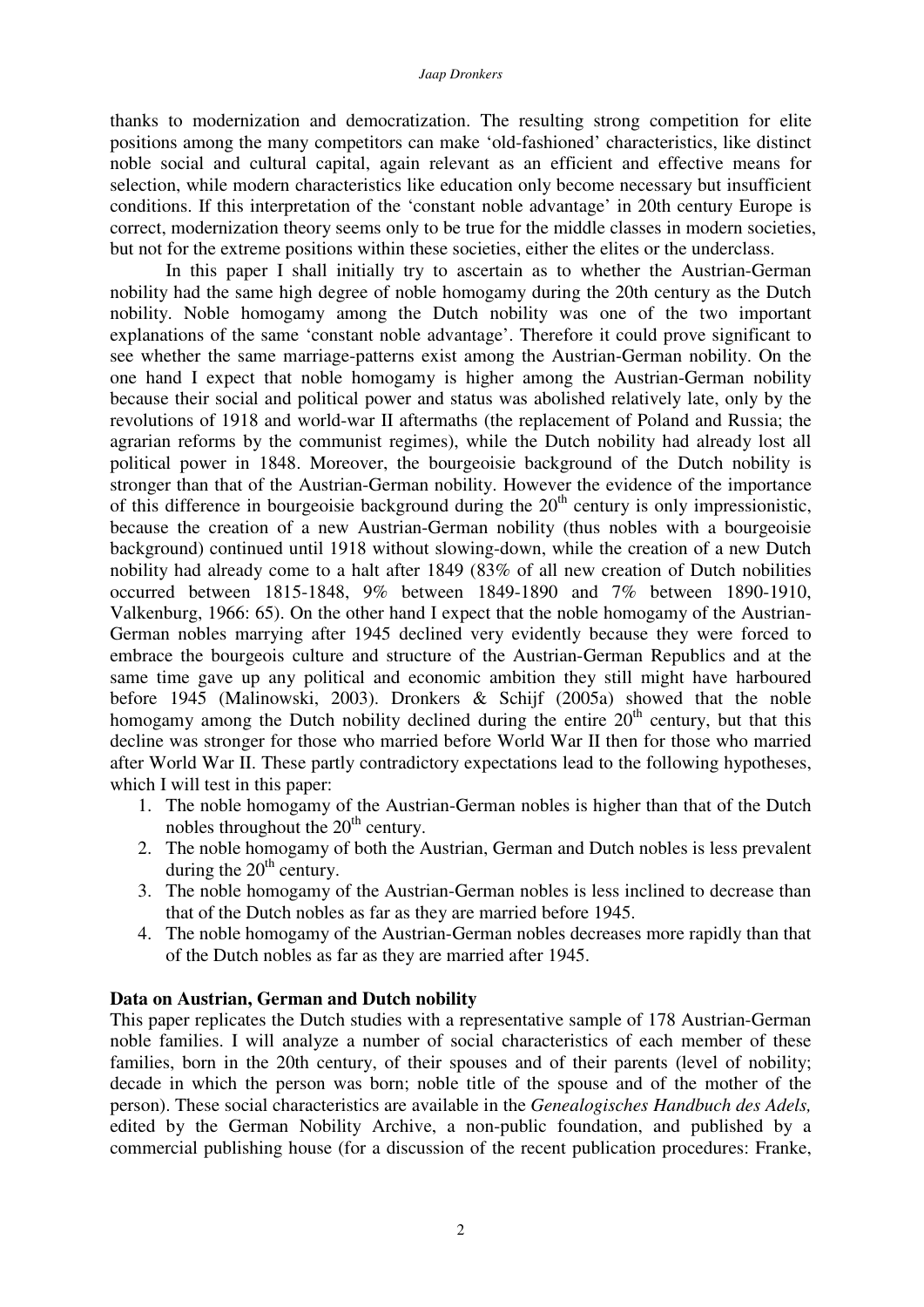2004). I use the issue XV of the *Gräfliche Häuser* (counts), issue XII of the *Freiherrliche Häuser* (barons), issue XXVI of the *Adelige Häuser A* (simple nobility with feudal origins) and issue XXIII of the *Adelige Häuser B* (simple nobility without feudal origins). Germany here means not the territories of the current Austrian-German republics, but a combination of pre-1806 *Holy Roman Empire of the German Nation*, the 19<sup>th</sup> century *German Reich* (of which important parts (Eastern Prussia) were outside the former *Holy Empire*) and the *Austrian-Hungarian Empire and Kingdom (*again with important parts (Hungary) outside the former *Holy Empire)*.

 Information on the life course of all members of the Dutch nobility has been published by the *Centraal Bureau voor Genealogie*, a department within the Dutch *Royal Library* in The Hague. In compiling the various editions of the *Nederland's Adelsboek*, the *Bureau* uses all information available on the genealogies of Dutch noble families (see for the origins of the *Adelsboek* in 1903: Bruin & Schmidt 1980). I have selected a representative sample that consists of all persons born after 1899 and who belong to a family whose name starts with a letter between the letters 'G' and 'Na'. Only the genealogies of these lineages have been published in the volumes of the *Nederland's Adelsboek* that have appeared between 1993 and 2000. Because the first letter of the surname is not connected with any social characteristic, our population can be seen as a random sample of all Dutch nobles who were born after 1899.

There are a number of common characteristics of the *Genealogisches Handbuch des Adels* and the *Nederland's Adelsboek*. The German predecessors of this *Genealogisches Handbuch des Adels* (*gothaischen Taschenbücher, Hofkalende, Almanach*) inspire them both*.* This means that they are organized in the same way: they publish genealogies of these families, mostly starting with the oldest forefather. This also means that the German and the Dutch books give more or less the same characteristics of all family members. The Dutch and the German publications also give more or less the same general information on the families.

 The two samples contain 181 Austrian-German and 113 Dutch noble families of which I selected only those who were born after 1899. I included all persons irrespective of which country they were born in, lived in or died in because a noble title (as a pre-modern characteristic) does not depend on nationality or place of birth. This might lead to some underestimation of the importance of the social and cultural capital of the nobility, because I do not exclude branches of families who emigrated a long time ago and thus have to a large extent left behind their European social network and lifestyle. In order to distinguish the sampled persons from their parents, I will call them respondents, as they are our units of analysis. I have used the same volumes again to collect information on the parents and the spouse of the respondent. By definition the data on the fathers are as complete as those of the children. The data on the mothers have nearly the same quality and comprehensiveness; although the data on spouses seems to be less complete. It is not always clear whether this is due to a lack of information on the spouse or simply to the fact that children have remained unmarried.

There are also important differences between these German and Dutch publications.

 The Dutch volumes do not differentiate between the noble rank of a family and its branches. All noble Dutch families are in the same *Nederland's Adelsboek*, which lists every family -irrespective of its noble ranking - the same chance to be included in one of the issues of the *Nederland's Adelsboek*. A Dutch noble family with various branches and different noble titles will end up in the same issue. In contrast, the German books do differentiate between the noble ranking of a family and its branches. An Austrian or German noble family with various branches and different noble titles will end up in different books and issues,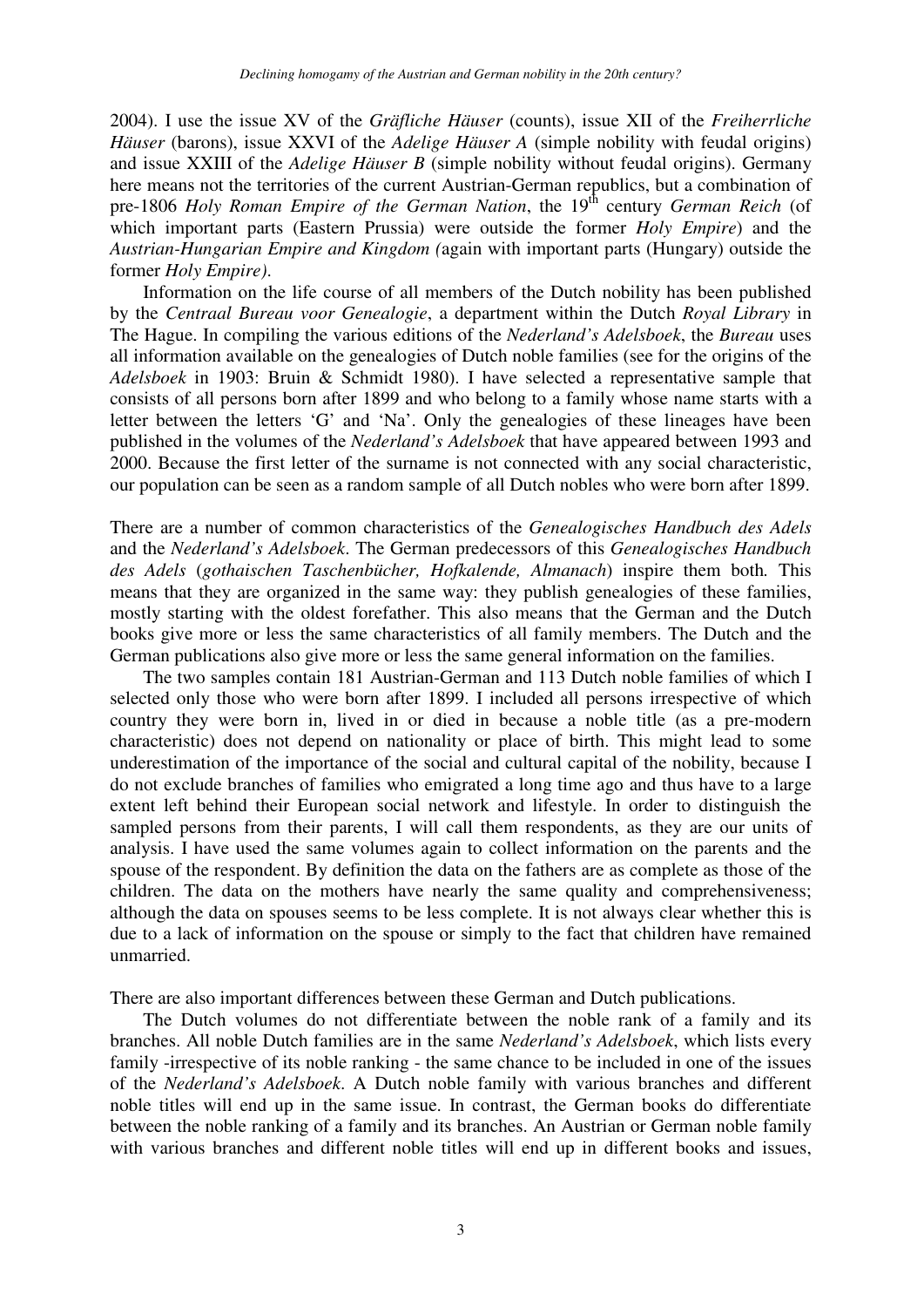depending on the ranking of the branch, the availability of space in that issue and the will of that branch to publish their family genealogy.

 The necessary will and resources of an Austrian or German noble family to publish their family genealogy is a second difference between the Dutch and the German books. Publication of the family genealogy in the Dutch publications is not dependent on the will or resources of a noble family. The list of Dutch noble families is clear (thanks to still being a kingdom) and all are included by the *Centraal Bureau voor Genealogie*, even if the family would rather not cooperate. For the German books the families have to provide the information about family members and pay a contribution for the publication of the genealogy ( $\epsilon$  50, - per page) and for each image in the book. Also, German privacy law requires the agreement of family members with the genealogy, contrary to the Dutch situation (Franke, 2004). The necessary will and resources of Austrian or German noble families to publish their genealogy produces selectivity in the German book, which cannot exist in the Dutch publication. The selectivity can have two contradictory effects: 1. Noble families with longer noble histories and stronger aristocratic traditions will value the publication of their family genealogy more than families with shorter noble histories and weaker aristocratic traditions. As a consequence one might expect that families with feudal origins or with a higher noble rank would publish their genealogies more often then families without feudal origins or with a lower noble rank. 2. Noble families that feel more insecure about their current social standing (due to downward social mobility, a questionable noble title, new fortunes) would value the publication of their family genealogy more than families with a more secure current social standing. As a consequence one might expect that noble families without feudal origins or with a lower noble rank would publish their genealogies more often then families with a noble title with feudal origins or with a higher noble rank. I cannot establish definitively, which selectivity is stronger than the other. This inability is partly caused by the lack of a reliable list of all noble families in Austria and Germany. This lack is both caused by the abolition of noble titles by the Weimar and Austrian Republics after 1918 and the geographical indefinable borders of Austrian-German nobility, due to the capricious course of their histories. The only available list of Austrian-German noble families is the compilation of all noble family names in the first 127 issues of *Genealogisches Handbuch des Adels* (Hueck, 2002). This compilation gives all the family names and issues of the *Genealogisches Handbuch* in which a family genealogy is published. If a family has branches with different titles, then family has as many entries as different titles. Although the first issue of the *Genealogisches Handbuch des Adels* was only published in 1951, the compilation covers half a century and its selectivity would be less than the four recent issues. In the first column of table 1 (4 issues) I give the percentages of families with the various noble ranks in the four used issues of the *Genealogisches Handbuch des Adels*. In the second column of table 1 (all issues), I give the percentages of families with the various noble ranks, based on the percentages of families with the title of count, baron, simple nobility with feudal origins or simple nobility without feudal origins in Hueck (2002). The difference between the two columns illustrates that counts or simple nobility with feudal origins are overrepresented in the sample, based on these four issues. This suggests that the first selectivity effect has been dominant. In order to repair the bias caused by the selectivity of the German books I re-weigh families with different ranks with the ratio between all-issues and the four-issue percentages.<sup>i</sup> The second part of table 1 shows the individual consequences of the reweighing. The last column shows the consequence of weighing: the respondents with a baron title are now the largest minority, followed by the simple nobility without feudal origins and then at some distance the counts and simple nobility with feudal origins. Even after reweighing we cannot prove that there is no longer selectivity. It is still possible that noble families with longer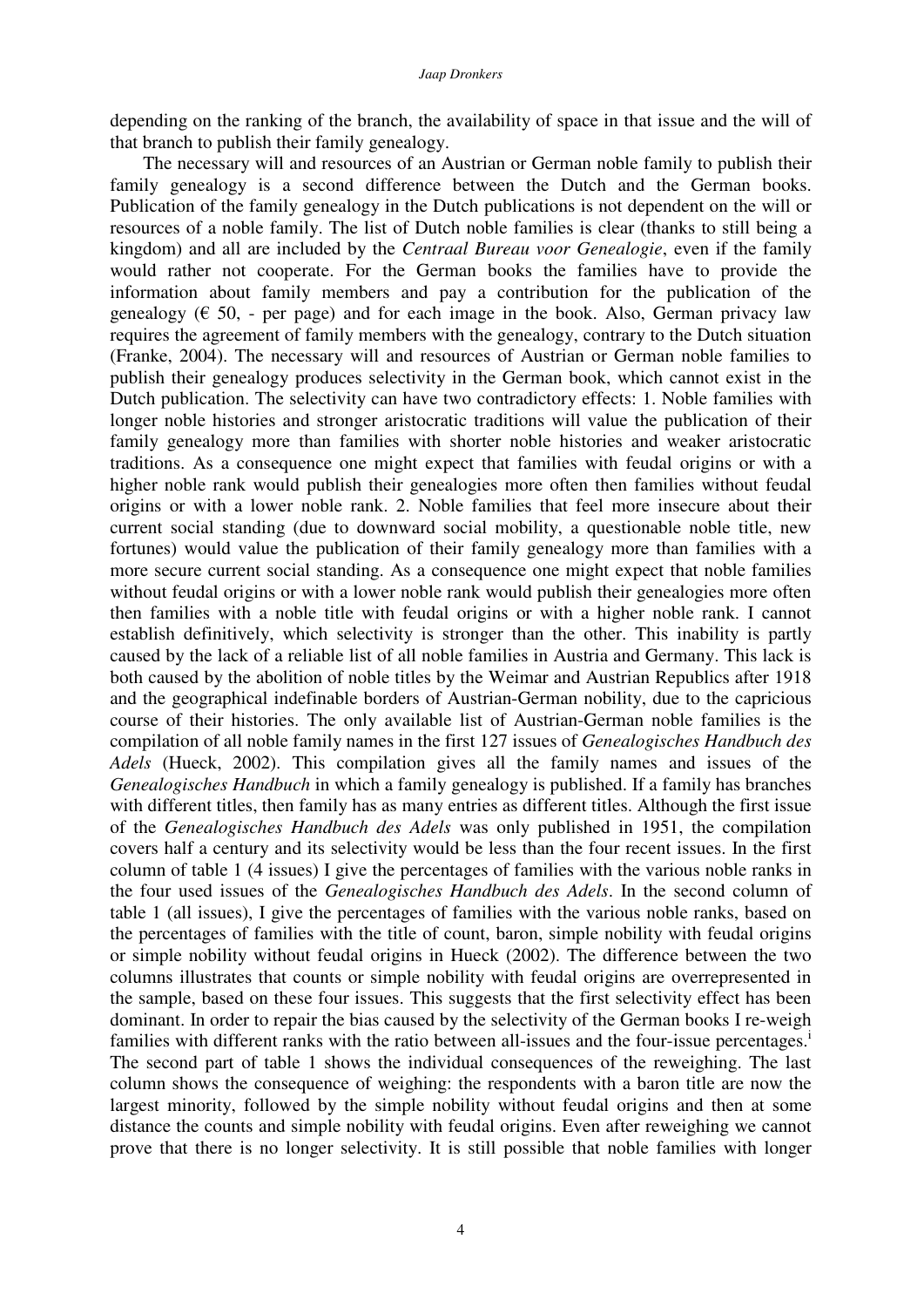noble histories and stronger aristocratic traditions within each noble rank are overrepresented in our reweighed sample.

However, because there is no further prove of a clear bias<sup>ii</sup>, I believe that our re-weighed population can be seen as a random sample of all Austrian-German nobles who were born after 1899.

## **Homogamy among the 20th century Austrian-German nobility**

Tables 2 and 3 give the homogamy among the  $20<sup>th</sup>$  century Austrian-German nobility, the former for the males, the latter for the females. Before discussing the results I must point out three features of the two tables.

 First, given the family name of the spouse and Hueck (2002) we could make distinctions between those spouses issuing from simple nobility families with or with feudal origins.

 Second, the tables give per cell the row percentage of the weighted number of respondents with the combination of noble titles of both spouses. So, according to the first row of table 2, 87% of simple noble males without feudal origins married a non-noble wife. Only 1% of all married simple nobility without feudal origins married a wife with the title of countess or higher. $\mathbf{u}$ 

Third, these tables refer only to married respondents.<sup>iv</sup> Given the fact that the female nobility born in the first half of the  $20<sup>th</sup>$  century tend to marry less than their male counterparts the number of married males is higher than married females (1970 versus 1788). The persons of the birth cohort born between 1970 and 1980 might not all be married yet, and thus the result for that cohort might be biased by the characteristics of the early-married couples.

About 73% of the  $20<sup>th</sup>$  century born male nobility married a non-noble spouse, for the female nobility this percentage is only slightly lower (70%). The simple nobility without feudal origins marry most often a non-noble (male 87%; female 85%), while the counts are less likely to have a non-noble spouse (55%; 52%). The simple nobility with feudal origins and barons have percentages of non-noble spouses between these two extremes: resp. 74%, 65% and 73%, 68%. Another way of analyzing these differences in noble homogamy is to compute odds ratios. These odds are the ratios between the chances of marrying a non-noble spouse against marrying a noble spouse by a simple noble without feudal origins versus the comparable chances of a noble of a higher rank. The counts have higher chances of marrying a count instead of a non-noble person, compared with the chances of simple nobles without feudal origins marrying a count instead of a non-noble person. The small number of counts in the sample does not influence this conclusion. The odds-ratios reflect the level of noble homogamy within each combination of spouses with a certain noble rank.

These two tables lead to three conclusions:

 1. The noble rank still plays a role in spouse selection: the higher the noble rank the higher the odds not to marry a non-noble but to have a spouse with a higher or equal noble rank. The pattern of odds ratios suggests that the noble homogamy among male simple nobility with feudal origins is higher than among male barons. Thus also in the  $20<sup>th</sup>$  century the antic noble rank among the Austrian-German nobility has still a strong influence on partner selection (the oldest person in the samples married after 1918 and the youngest in 2001).

 2. Female nobles tend to marry a noble spouse more often than their noble brothers. This tendency reflects the 'normal' pattern of 'upward' marrying by females and indicates that the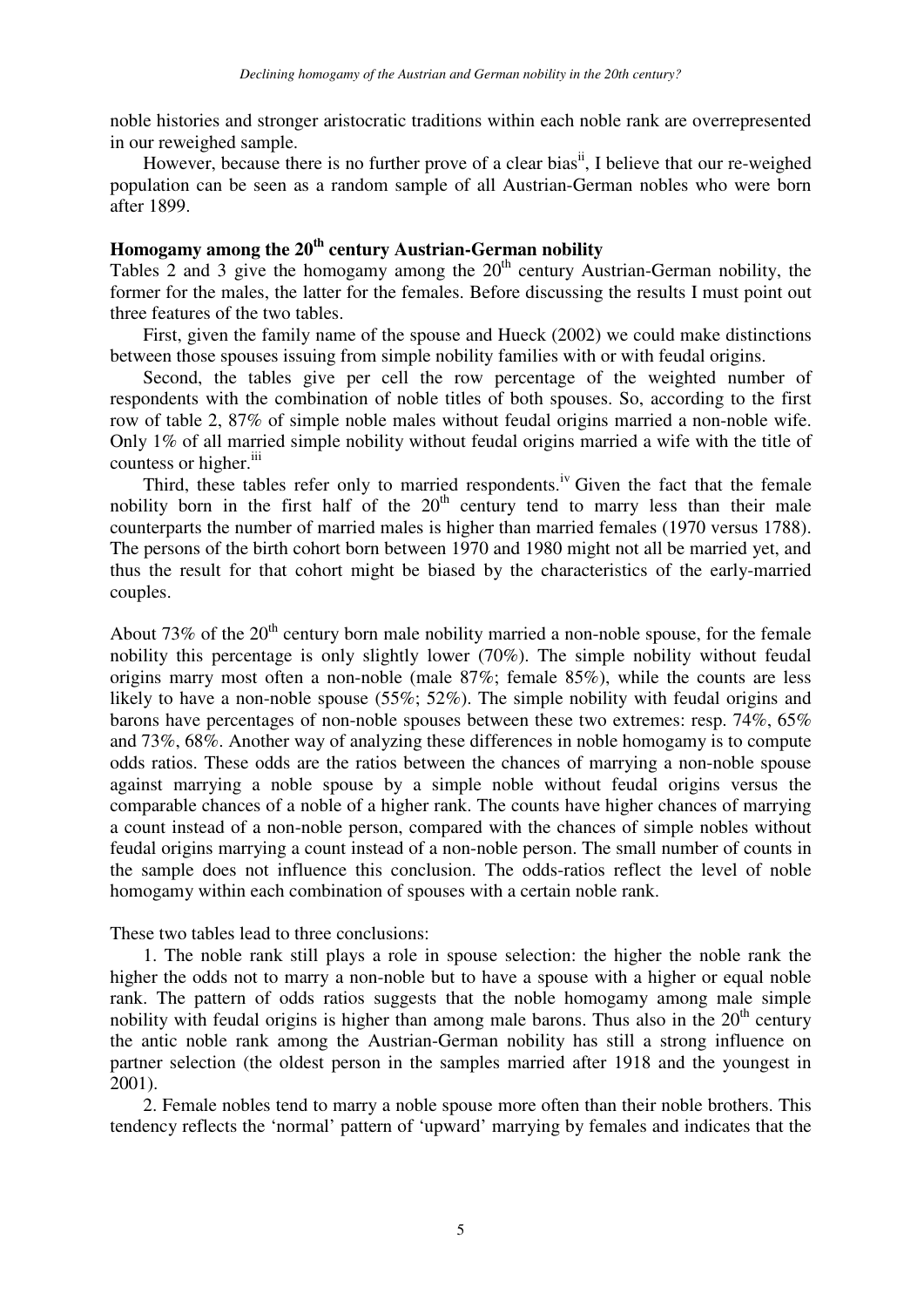antic noble rank is still a socially relevant ranking scale, to be used by decisions on future partners, not only in the past but also by the youngest generation.

3. A clear downwards trend in noble homogamy can also be observed among the  $20<sup>th</sup>$ century born Austrian-German nobility. 79% of the male simple nobility without feudal origins born between 1900 and 1909 married a non-noble wife against 86% of the same rank born between 1960 and 1970. However this downward trend is only significant for the male nobility, not for the female nobility. A possible explanation of this gender difference might be the volatile German history, which has affected the noble marriage opportunities of the successive male and female generations of Austrian-German nobility differently.

### **A Dutch-German comparison**

In this section we focus on the Dutch-German comparison on the odds to marry a noble spouse or not. We introduce the distinction between old and new nobility for all noble ranks. For Austrian-German nobility this means the old '*uradel*' distinction (nobility of feudal origins) between counts, barons and simple nobility<sup>vi</sup>; for the Dutch nobility this is indicated by the typology 'oude adel' (old nobility) of families.<sup>Vii</sup> Table 4 gives the comparable characteristics of our two samples. The percentage of nobles with feudal origins is higher in the Austrian-German sample, but a part of this difference might be partly caused by the possible selectivity in the sources for our Austrian-German sample. However, the lower percentage of feudal origins of the Dutch nobility is also real. It reflects the low level of feudality in the western and northern parts of the Netherlands during the medieval period (periphery of Roman Empire; dominance of free farmers and cities) and the preference of the feudal nobility for the Southern Netherlands (the current Belgium) after the successful rebellion of the Northern Netherlands against their Habsburg overlord in the  $16<sup>th</sup>$  century (Nierop, 1993). The percentage of simple nobility is higher for the Dutch nobility, while the percentages of barons and counts are higher for the Austrian-German sample. Also this difference can be partly explained by the selectivity in our Austrian-German sample. Yet the stronger bourgeoisie tradition in the Netherlands can also explain this difference: less value given by Dutchmen to upgrading their noble title, and less willingness of the Dutch King to upgrading noble titles. The percentage of noble spouses is also lower in the Dutch sample, while the spouse with a higher noble rank is higher in the Austrian-German sample. The same holds for the percentage of noble mothers: it is higher in the Austrian-German sample than in the Dutch one.

Table 5 gives a more detailed picture of the relationship between the noble ranks of couples in the Austrian-German and Dutch samples. Austrian-German homogamy is higher than the Dutch homogamy. Because the level of marrying outside the nobility is most similar for the Austrian-German and Dutch simple nobility (82%, 89%), the higher noble homogamy of the Austrian-German nobility means that the rank of the noble title is more important for the prediction of the noble title of their spouses than for the Dutch nobility themselves. This is especially true for the Austrian-German counts: their level of noble homogamy is much higher than that of the Dutch counts. Not only do they marry less non-nobles (54%, 76%), but they also marry a spouse with the same or a higher noble rank (21%, 5%) more often.

 However, this result can be misleading for various reasons. The Austrian-German and Dutch nobility differ in other characteristics as we have seen in table 4. The percentages of barons and counts are higher in the Austrian-German nobility than in the Dutch nobility and this offers a better opportunity structure for the Austrian-German nobility to marry a noble spouse. The odds-ratios of table 5 are not sensitive to these differences. These odds are the ratios between the chances of marrying a non-noble spouse against marrying a noble spouse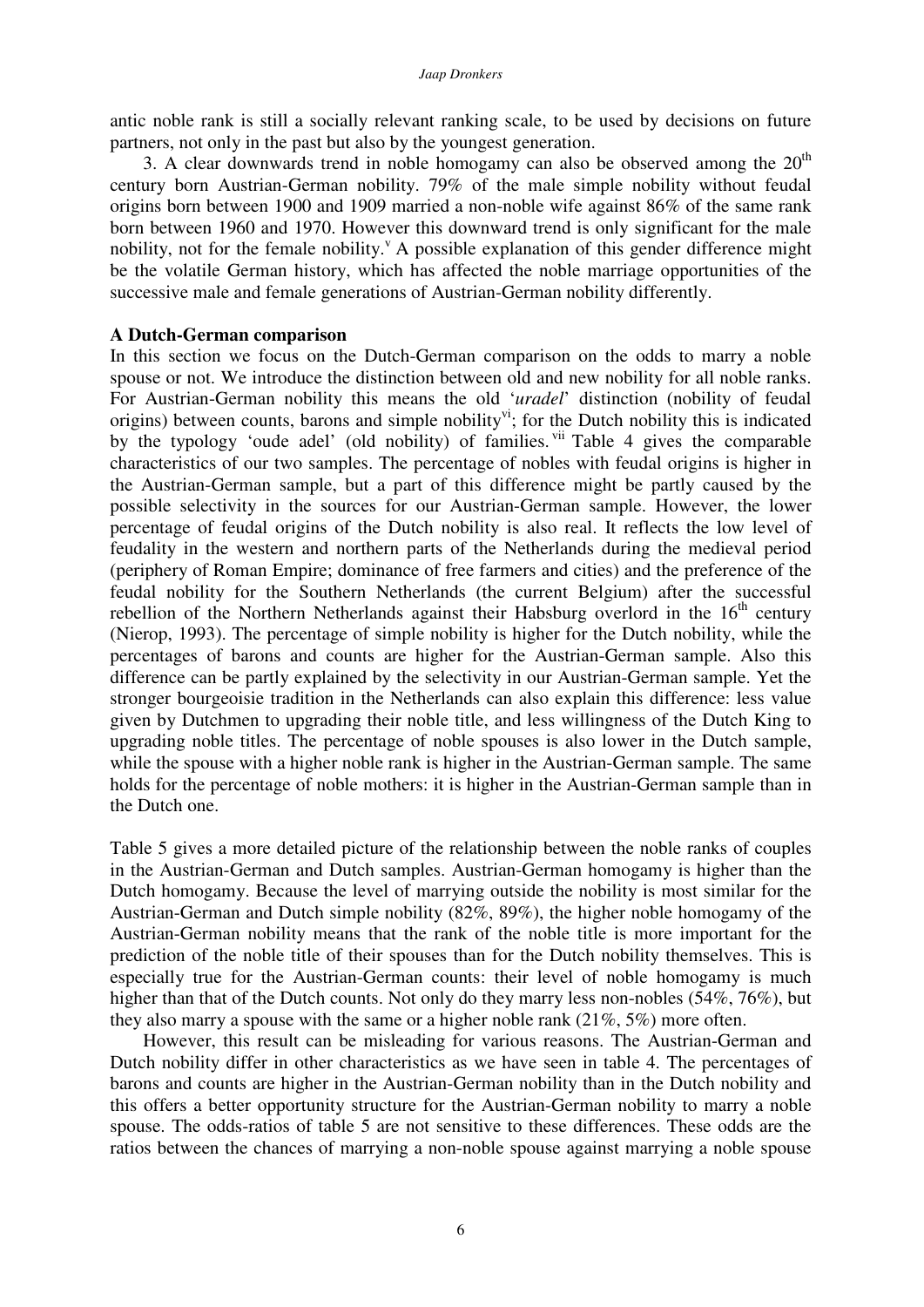by a simple noble versus the comparable chances of a noble of a higher rank. Thus a Dutch baron has 56% more chances of marrying a spouse with a baronial rank compared to the chances of a Dutch simple noble marrying a spouse with that same rank. These odds-ratios are comparable between the two samples, despite the different numbers in their margins. Notably the odds ratios of Austrian-German barons and counts marrying a person with the same noble title are substantially higher (2.78; 14.76) than the odds of Dutch barons and counts of marrying a person with the same noble title (1.33; 11.19). Yet the Austrian-German nobility more often has feudal origins than the Dutch nobility and that traditional background might explain their higher homogamy. We will test these two possible explanations of a higher Austrian-German noble homogamy (more feudal nobility with stronger homogamy; a better opportunity structure because of more nobility of higher ranks) with logistic regression.

Table 6 shows the results of various logistic regressions with which we try to predict whether an Austrian-German or Dutch noble marries a noble or non-noble spouse. Model 1 is more or less equivalent to a combined table 5. It shows that an Austrian-German noble has twice as high a chance of marrying a noble spouse than a Dutch noble, also taking into account the noble rank of the respondent. It also shows that a count is 3 times more likely to marry a noble spouse than a simple noble (the reference group), while barons have twice as much a chance of marrying a noble spouse. In model 2 the birth-cohort is added to the equation. It shows that each younger birth-cohort marries a noble spouse less often and that thus the noble homogamy is slowly eroding. Adding birth-cohort does not change the odds of country and noble rank. In model 3 we add the feudal origins of the title to the equation. Coming from a noble family with feudal origins increases the chance of marrying a noble spouse by 50%, irrespective of their own noble rank. Including this feudal origin decreases the effect of noble rank on marrying a noble spouse somewhat, but does not make the rank irrelevant for the odds on marrying a noble spouse. In model 4 we add gender to the equation. The well-known result that male nobles tend to marry downwards more, while female nobles often marry upwards is again confirmed by the results. Males have 20% more chances of marrying a nonnoble than a noble spouse, while females have 20% more chances of marrying a noble spouse than a non-noble.

 Model 5 also includes all significant interactions between the independent variables and is the best description of noble homogamy among the Austrian-German and Dutch nobility. The noble homogamy among the Dutch nobility born between 1900 and 1910 was, contrary to our hypothesis, higher (nearly 40% more chance to marry a noble spouse), but only if we take into account the higher importance of feudal origins for the Austrian-German nobility when marrying a noble spouse (with counts being an exception). Among both nobilities the noble homogamy decreased in each birth-cohort, but among the Austrian-German nobility this decline in noble homogamy is less steep than among the Dutch nobility. As a consequence the noble homogamy in the youngest birth-cohort is smaller for the Dutch nobility than for the Austrian or German. Feudal origin of nobility has only a significant positive effect for the noble homogamy among Austrian-German nobility, while it has no effect on that of the Dutch nobility. This feudal origin, however, has less of an effect on the chances of counts marrying a noble spouse. A possible explanation of the latter might be that the higher noble rank of counts is a sufficient indicator of their aristocratic culture, while the feudal origins for the lower ranked nobility is a better indication of that aristocratic culture and thus the importance of a noble spouse. There is no significant interaction between feudal origins and birth-cohort. This means that the feudal origin of the nobility of a family has the same effect for the older and younger birth-cohorts. There is also no significant interaction between birth-cohort and noble title. Thus the relevance of the rank of a noble title has not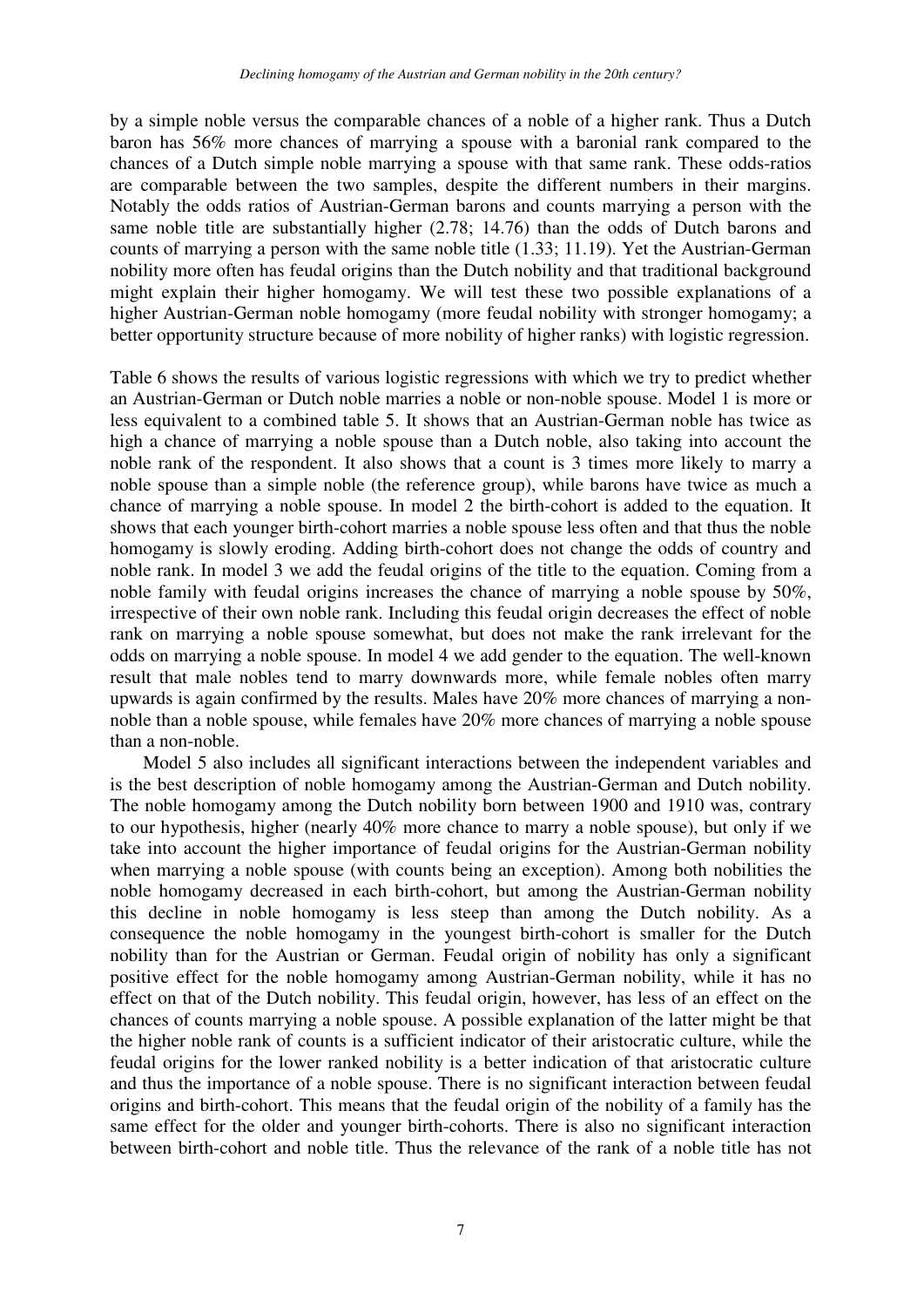#### *Jaap Dronkers*

dwindled away during the  $20<sup>th</sup>$  century. Noble rank has an unchanged effect on noble homogamy: the higher the noble rank, the higher the chance of marrying a noble spouse. Interestingly there are no significant interactions of noble rank with country. Thus the relevance of the rank of a noble is equal in both nobilities. Male nobles marry a noble spouse less often while females do more often. Interestingly there are no significant interactions of gender with birth-cohort or country. This means that the differences between the male and female nobility in marrying a noble spouse is the same for the older and younger birthcohorts, but also for the Austrian-German and the Dutch nobility. This unchanged gender difference in noble homogamy for both nobilities shows that the relevance of a noble title has not dwindled away during the  $20<sup>th</sup>$  century and has the same relevance in the Austrian-German and Dutch nobility.

 To some extent, the results of model 5 might be consequences of the past, especially the homogamy of the parents. Therefore in model 6 I add the noble title of the mother to the equation and the significant interactions of mothers' noble title with the other independent variables.<sup>viii</sup> The parameters show that the mother's noble title has a positive effect: if the mother has a noble title then the odds of marrying a noble spouse are 160% higher. This positive effect of mother's noble title does not dwindle away during the  $20<sup>th</sup>$  century: there is no significant interaction between a noble mother and birth-cohort. The effect of the mother's noble title on marrying a noble spouse is stronger among the Austrian-German nobility than among the Dutch nobility. Adding the mother's noble title decreases the effect of being of feudal Austrian-German nobility somehow, but its effect on marrying a noble spouse remains significant. It strongly decreases the effect of being a count on marrying a noble spouse, but also it remains significant. The odds of a Dutch noble marrying a noble spouse increase further with the addition of the mothers' noble title. One could say that the only deviating features of the Dutch nobility are the weaker effects of feudal origin and parental homogamy; otherwise the Dutch nobility are more exclusive in their marriage pattern than the Austrian-German nobility. The latter is fully contrary to our hypothesis. Moreover, Dutch noble homogamy is declining faster that the homogamy among the Austrian-German nobility and this is also contrary to our hypothesis.

In order to test whether the results of table 6 might be biased by neglecting the rank of the noble spouse, we analyze the same group but with the noble rank of the spouse as a dependent variable and the non-noble spouse as a reference category. Table 7 shows the odds of marrying a spouse with a specific noble rank instead of marrying a non-noble spouse. In order to make the results of table 6 and 7 comparable we use the same variables as in model 5 of table 6. The results make it clear that the noble rank of the spouse makes a difference. The odds of marrying a simple noble instead of a non-noble spouse by a baron are more or less equal to those of a simple noble, but they are 80% higher for a baron marrying a baron instead of a non-noble spouse compared to those of a simple noble. More generally: the higher the ranks of a noble, the higher the odds of marrying a spouse with a higher noble rank instead of a non-noble spouse. This is especially true for the odds of counts marrying counts instead of non-nobles. Feudal origins of the nobility increase the odds of marrying a simple noble instead of a non-noble spouse by 50% for the Dutch nobility, but for the Austrian-German nobility the feudal origin of the nobility is far stronger  $(120\% = 50\% + 70\%)$ . For marrying a baron instead of a non-noble spouse the feudal origin is insignificant for the Dutch nobility, while the feudal origin increases the odds by 110% on the Austrian-German nobility marrying a baron instead of a non-noble spouse. The same holds for marrying a count instead of a non-noble spouse: feudal origin does not change the odds for the Dutch nobility, but for the Austrian-German nobility it increases the odds by 200%. The positive effects of feudal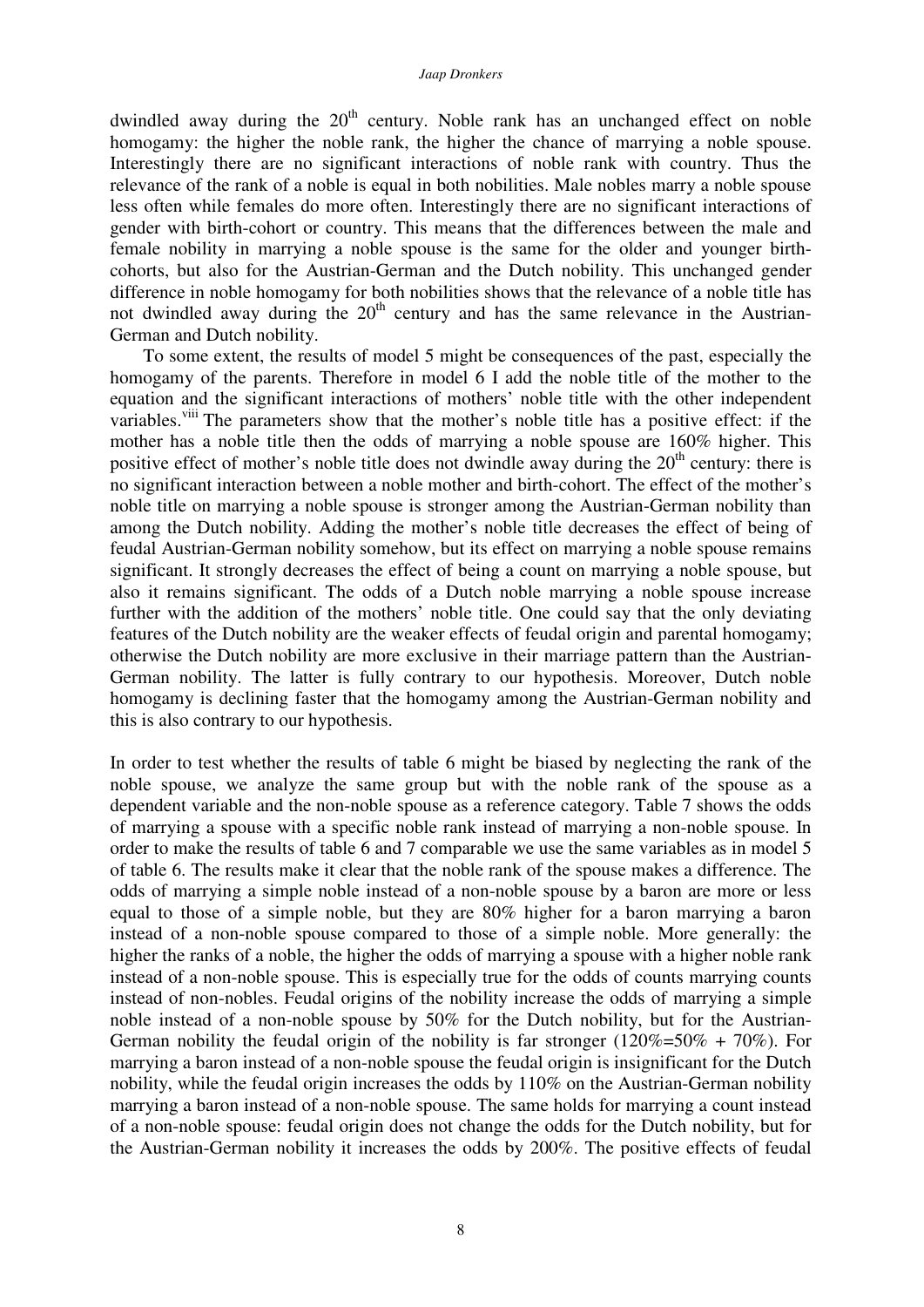origins of the nobility on marrying a noble spouse are not so substantial for the counts (both for marrying a simple noble or a count) and for barons (for marrying a count). The results suggest that the positive effect of feudal origins on the odds of marrying a spouse with a higher noble rank is strongest for the lowest nobility (simple nobility) while it is weaker for the higher ranks. But despite these interesting points the overall result of table 7 is equal to that of table 6.

## **Discussion**

The main concept behind the research question of this paper is that the  $20<sup>th</sup>$  century Dutch nobility might be exceptional compared with the  $20<sup>th</sup>$  century European nobility and especially with the Austrian-German nobility. This assumed exceptional position of the Dutch nobility (non-feudal and bourgeoisie background) should be reflected in a lower noble homogamy, which the Austrian-German nobility will regain after the World War II (due to major wars and/or forced-migration). However this idea and the four hypotheses based on it are not supported by the results. Contrary to our expectations the Dutch nobility had a higher noble homogamy in older birth cohorts than the Austrian-German nobility. On the other hand there is a steeper decline in noble homogamy among the Dutch nobility for the younger birth cohorts. This is only true if we control the feudal origin of the noble title and its higher importance for the Austrian-German nobility. The higher homogamy of the Dutch nobility compared to that of the Austrian-German nobility becomes even more pronounced if we take parental homogamy into account. Parental noble homogamy promotes noble homogamy both for the Dutch and the Austrian or German nobility, but does more so for the latter.

 There are three possible explanations for the higher importance of feudal origins of the noble title for the Austrian-German nobility. The first is the difference in opportunity structure: there are less Dutch nobles with feudal origins than Austrian-German nobles with feudal origins. This can be explained by the peripheral position of the Northern Netherlands in the Holy Roman Empire, by the dominance of free farmers and cities in the Western and Northern provinces of the Northern Netherlands and by the flight to the Southern Netherlands of the catholic feudal nobility during the 'rebellion against the legal overlord/independence war for freedom and religion' (1572-1648). The second explanation is that high nobility (which has in most cases a noble title with feudal origins) is nearly absent in the Netherlands as a reference group for lower nobility. Only the royal family, which was small during the major part of the 19<sup>th</sup> and 20<sup>th</sup> century and which lacked cadet branches, has titles higher then count. <sup>ix</sup> Some branches of a few Dutch families have higher noble ranks outside the Netherlands (for instance *Bentinck* in England and in Germany), but these foreign noble ranks have no relevance in the Dutch context.<sup> $\bar{x}$ </sup> The third explanation is the political and economic dominance of the bourgeoisie in Dutch cities since 1590. Between 1590 and 1795 the Dutch Republic did not confer noble titles on their bourgeois elites (contrary to the other *Ancien Régime* republic Venetia). Thanks to the nobilisation policy in the post-Napoleonic Kingdom of the Netherlands, the members of these dominant bourgeoisie families received a simple noble title after 1815. The core of the Dutch nobility is therefore more post-feudal. Given the insignificance of the feudal origin for the homogamy of the Dutch nobility and the continuing noble advantage compared to the Dutch patricians, one could argue that the 'bourgeoisation of the Dutch nobility' is not a correct description. The Dutch nobility is only different from the European nobility through its loss of distinction between nobility with and without a feudal origin; and a loss of feudal distinction within nobility is not the same as bourgeoisation of the nobility.

 There are several possible explanations for the stronger effect of parental noble homogamy on the odds of having a noble spouse among the Austrian-German nobility, but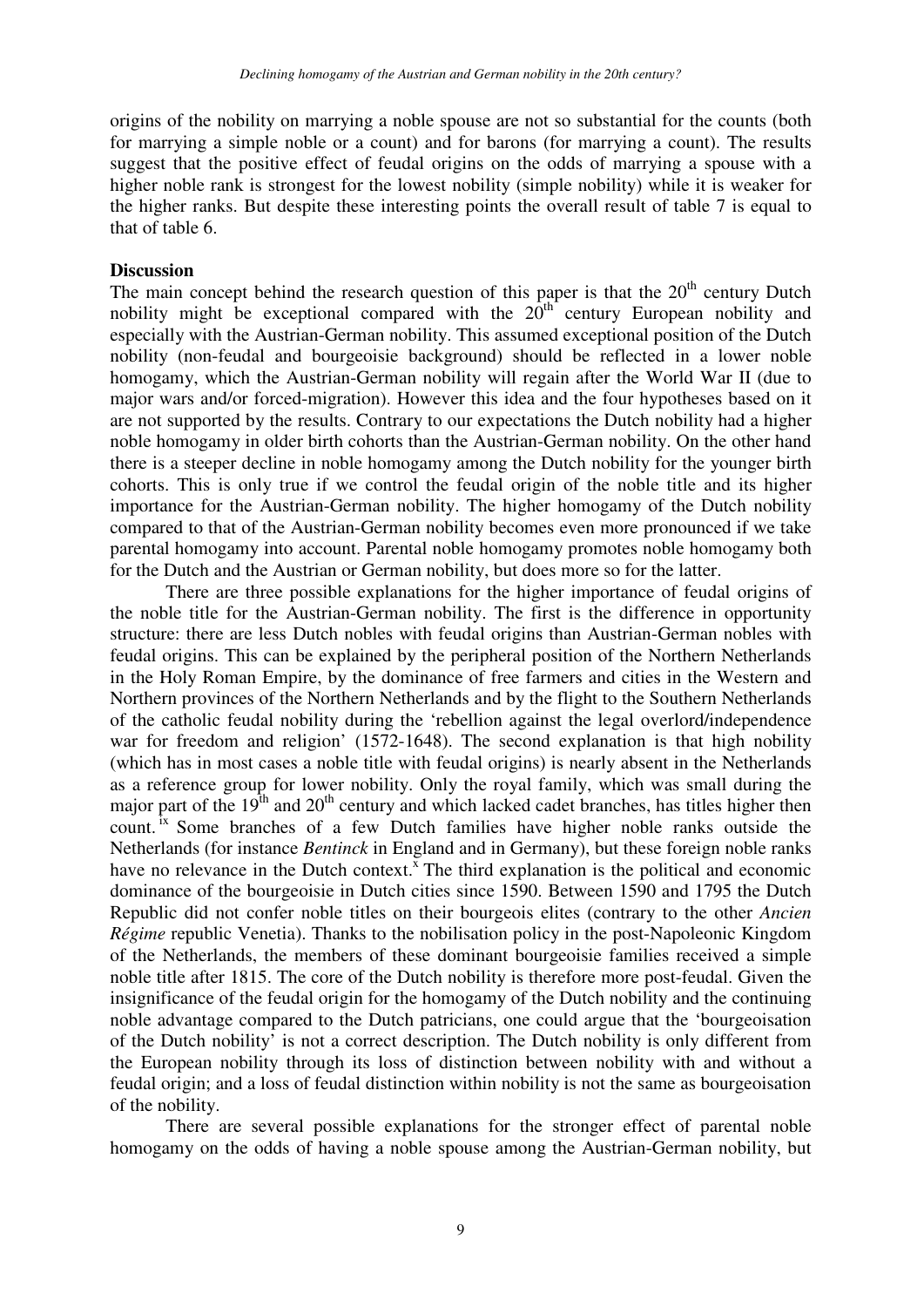some seem incorrect. The higher percentage of Austrian-German parents who are both noble is not a good reason for explaining the stronger effect of parental homogamy (confusion of differences in the margins with the strength of a relation). A lower level of obedience to parents by the Dutch nobles also seems incorrect, because until at least the late '60's the Netherlands was not the liberal society some foreigners and most Dutch believe it always was. Dutch family law and social security systems are still family-oriented, not very different from that of Germany. A better explanation can be derived from Godsey (2004). He suggests a change in the concept of nobility at the end of the  $18<sup>th</sup>$  century, resulting from the ideologies of romanticism and nationalism. Until that moment nobility was defined by the virtue and the purity of the noble stock of both paternal and maternal ancestors. The noble quartering (at least four, but preferably 12 or 16 noble ancestors) was essential for admission to core institutions of the noble estate (knightly order, admission to the imperial court). Within the new romantic and nationalistic concept of nobility the paternal family and its ancient nobility (*uradel*) became the main indicator of nobility (the best of the nation-state) and the noble status of the maternal side became less essential. This new concept of nobility became more dominant in the Netherlands and Protestant northern Germany, while in the Catholic Austrian-Hungarian Empire the old concept of the purity of the noble stock on both paternal and maternal sides remained more salient until its collapse in 1918. Noble homogamy within the old concept is far more important than in the new nationalistic concept. Because the Austrian-German sample contains both nobility from protestant Germany and the catholic Austrian-Hungarian Empire<sup>xi</sup>, parental homogamy should have a larger effect than in the Dutch sample.

After control for these differences between the Austrian-German sample and the Dutch sample (feudal origin; parental homogamy) Dutch homogamy is higher then the homogamy among the Austrian-German nobility, especially in the older birth cohorts. As a possible explanation I can only suggest that the Netherlands is a small conservative society with flexible adaptation to the necessities of modernity, without real changes in fundamental political and cultural structures at the top strata (see for instance Bruin (1986) of the degree of elite changes during the last 'revolutionary' period in the Netherlands, 1780-1848). The oftmentioned bourgeois character of Dutch society (and nobility) often acts only as stopgap and ritual to hide the persistent inequality of the higher strata of Dutch society. The results of Schijf, Dronkers & Broeke-George (2004) on the continuing noble advantage compared to the Dutch patricians, but also Weenink's (2005) result that Dutch independent *gymnasiums* (grammar schools) were socially as selective as the English *public schools* and more selective than the French *classes préparatoires* give some plausibility to this explanation. There are other indications of the stronger social closure of the Dutch nobility: the Dutch departments of the German knightly order, the Johanniter order (both protestant) and the order of Malta (catholic) are the latest to open their ranks to non-noble members, and they did this far later that the departments of these orders in Germany, England or Italy.

 The last unexpected result is the smaller decline of homogamy in the Austrian-German nobility. This is also fully contradictory to the hypothesis. A possible explanation is the bias towards traditional families included in the *Genealogisches Handbuch des Adels*, the consequence of which might be the costs for those families regarding the publication of their genealogy. However I can not find proof of this bias. Another explanation might be that the culture and social network of the noble title was the only remaining 'capital' for substantial parts of the Austrian-German nobility to recover from the economic and political upheavals from 1914-1918, the inflation of the *Reichsmark*, 1939-1945 and the flight to West-Europe after 1945, because the financial capital and the political power were lost. This importance of the cultural and social capital of the noble title recovering the social position in the Austrian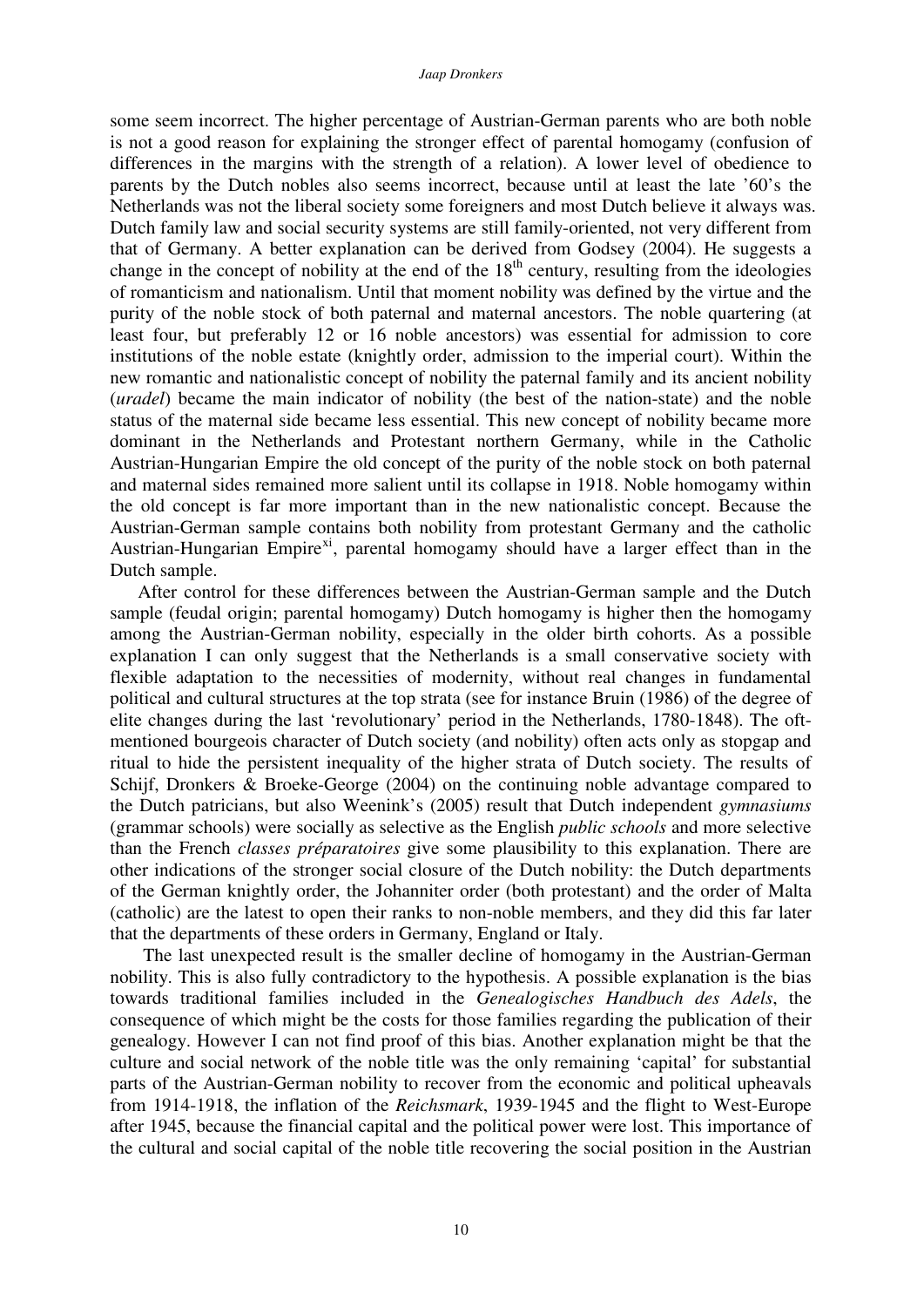and German republics slowed down the decline in noble homogamy. The Dutch nobility, just like Dutch society, had suffered less from the military, political and economical upheavals of the 20<sup>th</sup> century than the Austrian and German nobility and society.

The analysis shows that the Dutch nobility is not an extreme case among the European nobility: their noble homogamy does not deviate enough to claim an outsiders-role any longer. As a consequence the earlier found results on the 'constant noble advantage' of the Dutch nobility cannot be dismissed as local exceptions, but might also exist for the other less documented and thus less well analysed  $20<sup>th</sup>$  century nobility in other European societies. My next step is the more direct proof of this 'constant noble advantage' among the  $20<sup>th</sup>$  century Austrian-German nobility than the indication with the data of Hartmann & Kropp (2001).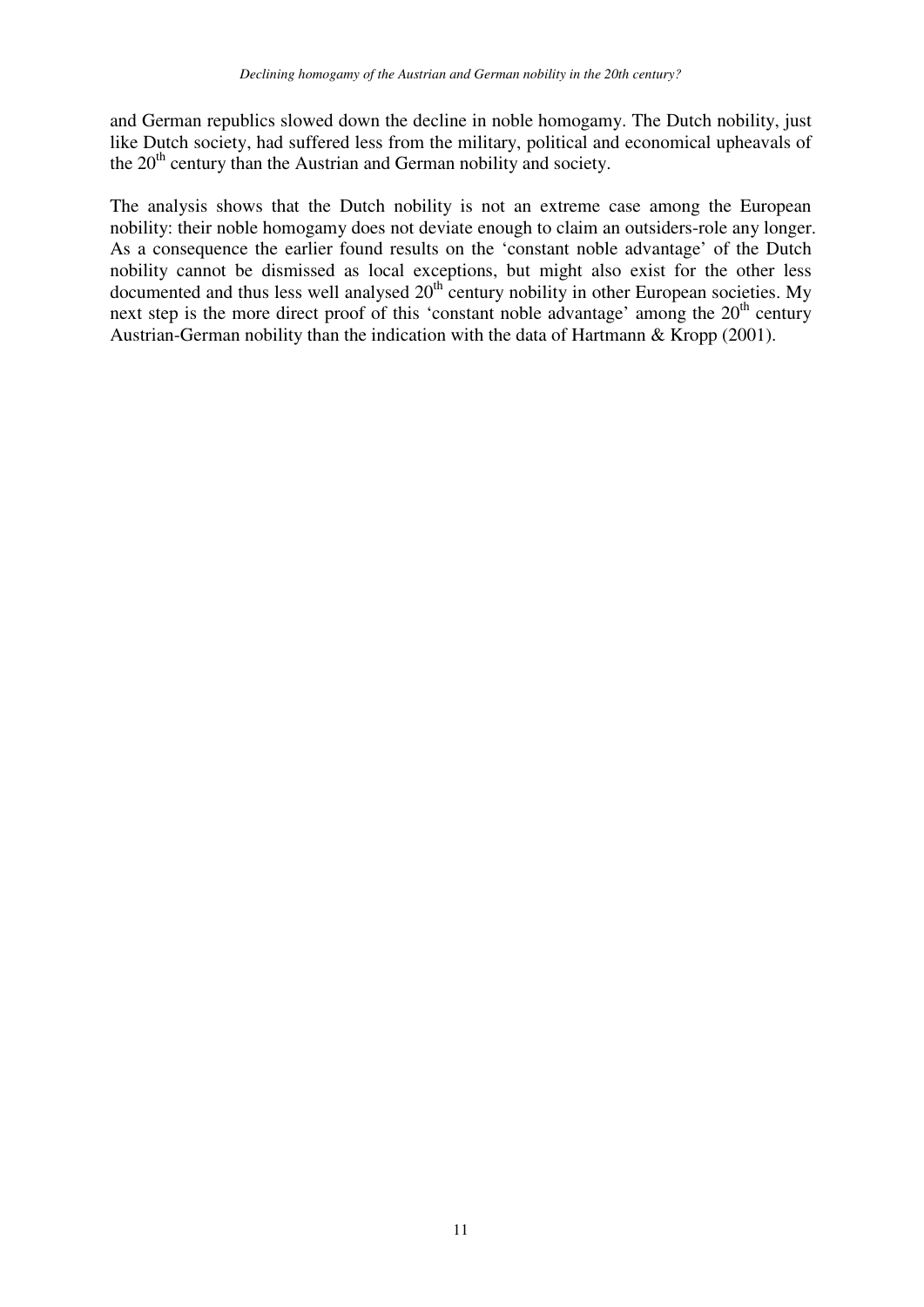### **Literature**

 Bruin, R. E. de (1986). *Burgers op het kussen. Volkssoevereiniteit en bestuurssamenstelling in de stad Utrecht 1795-1813*. Zutphen: Walburg Pers.

Bruin, K. & K. Schmidt (1980). "Zur Genealogie der Genealogie. Over het boekstaven van 'aanzienlijkheid' in het Koninkrijk der Nederlanden", *Sociologische Gids*, 26, 274-92.

 Conze, E. 2000. *Von Deutschem Adel. Die Grafen von Bernstorff im 20. Jahrhundert.*  Stuttgart/München: Deutsche Verlags-Anstalt.

 Dronkers, J., 2003. "Has the Dutch Nobility Retained its Social Relevance during the 20th Century?" *European Sociological Review* 19:81-96.

 Dronkers, J. & Schijf, H., 2005a. "Huwelijken tussen adel en patriciaat: een middel om hun elitepositie in een moderne samenleving in stand te houden?" [Marriages between nobility and high bourgeoisie as a way to maintain their elite positions in modern Dutch society] *De Nederlandsche Leeuw* 122:144-155.

 Dronkers, J. & Schijf, H., 2005b. "Van de publieke naar de culturele of economische sector? Een vergelijking tussen de Nederlandse adel en het patriciaat in de twintigste eeuw." [From public offices to the business? A possible explanation of the continuing prominence of nobility during the 20th century in modern Dutch society] *Virtus. Jaarboek voor adelsgeschiedenis* 11:104-117.

 Godsey, W.D. 2004, *Nobles and Nation in Central Europe. Free Imperial Knights in the Age of Revolution, 1750-1850.* Cambridge: Cambridge University Press.

 Hartmann, M. & Kopp, J., 2001. "Elitenselektion durch Bildung oder durch Herkunft? Promotion, soziale Herkunft und der Zugang zu Führungspositionen in der deutschen Wirtschaft". *Kölner Zeitschrift für Soziologie und Sozialpsychologie*, 53, 436-466.

 Hueck, S.-M. von, 2002. *Gesamtverzeichnis der Bände 1-127 Genealogisches Handbuch des Adels.* Limburg/Lahn: Starke.

 Franke, C., 2004. "Zur Abfassung von Familienartikeln im GHdA". *Deutsches Adelsblatt*, 43, 327-328.

 Malinowski, S., 2003. *Vom König zum Fürhrer. Sozialer Niedergang und politische Radikaliserung im deutschen Adel zwischen Kaiserreich und NS-Staat.* Berlin: Akademie Verlag.

 Nierop, H. K. F. van (1993). *The nobility of Holland. From knights to regents, 1500- 1650*. Cambridge: Cambridge University Press.

Saint Martin, M. de, 1993. *L'Espace de la noblesse*. Paris: Éditions Métaillé.

 Schijf, H., Dronkers, J. & Broeke-George, J van den, 2004. "Recruitment of members of Dutch noble and high-bourgeois families to elite positions in the 20th century". *Social Science Information* 43: 435-475.

 Valkenburg, C. C. van, 1966. "Adelsbeleid sedert 1813" in: *De Hoge Raad van Adel. Geschiedenis en werkzaamheden*, 55-73. Den Haag: Staatsuitgeverij.

 Weenink, D. 2005. *Upper Middle-Class Resources of Power in the Educational Arena. Dutch Elite Schools in an Age of Globalisation*. Ph.D. thesis University of Amsterdam.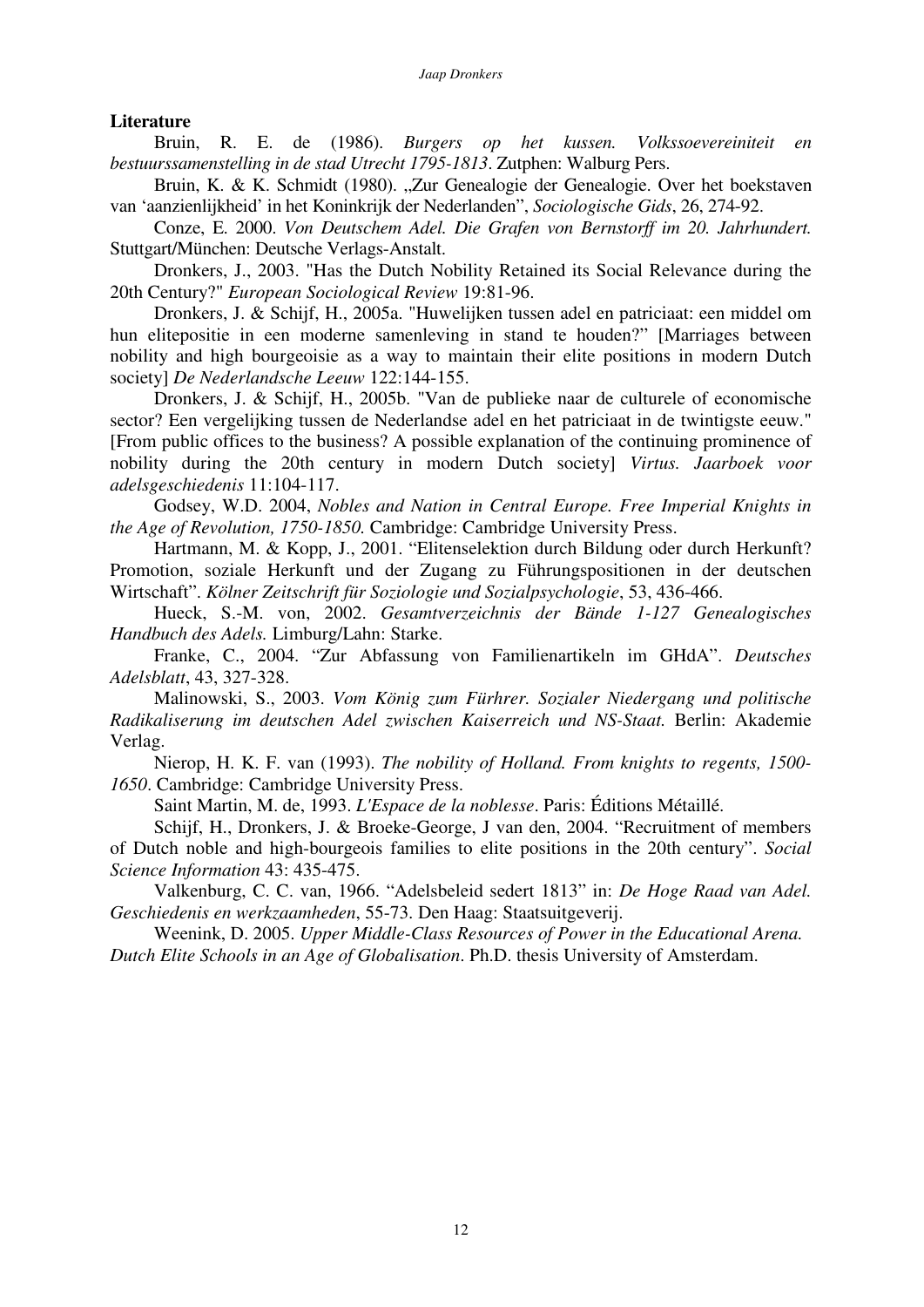Table 1: Percentages of Austrian-German noble families with various noble titles in the four used issues and in all issues of the *Genealogisches Handbuch des Adels* and the un-weighed and weighed respondents

|                                       | Families |            | Respondents |         |  |
|---------------------------------------|----------|------------|-------------|---------|--|
|                                       | 4 issues | All issues | Un-weighed  | Weighed |  |
| Count                                 | 29%      | 18%        | 23%         | 16%     |  |
| Baron                                 | 24%      | 33%        | 27%         | 42%     |  |
| Simple nobility with feudal origin    | 19%      | 7%         | 32%         | 13%     |  |
| Simple nobility without feudal origin | 29%      | 39%        | 19%         | 29%     |  |
| Total number                          | 181      | 181        | 7991        | 7014    |  |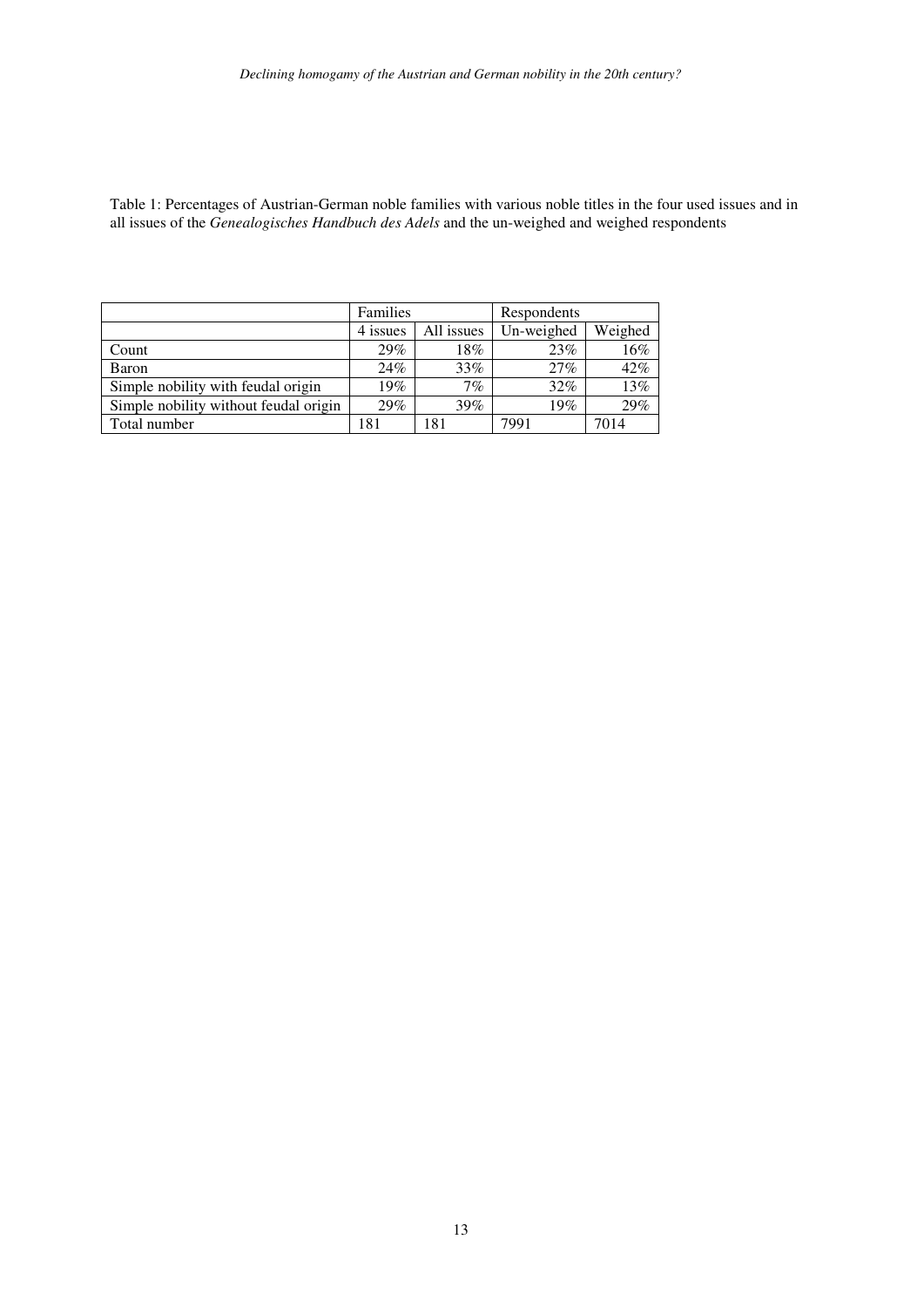#### *Jaap Dronkers*

|  | Table 2: Noble homogamy of male Austrian-German nobility (weighted) in percentages and odd-ratios (non-      |  |  |  |
|--|--------------------------------------------------------------------------------------------------------------|--|--|--|
|  | noble spouse and simple nobility without feudal origins as reference-categories), total and per birth-cohort |  |  |  |

| Wife                                                            |               |                           |                                 |                           |                |                 |
|-----------------------------------------------------------------|---------------|---------------------------|---------------------------------|---------------------------|----------------|-----------------|
| Male                                                            | Non-noble     | Simple                    | Simple with                     | Baron                     | Count or       | Total           |
| Respondent                                                      |               | without                   | feudal origin                   |                           | higher         |                 |
|                                                                 |               | feudal origin             |                                 |                           |                |                 |
| Simple nobility                                                 | $87\%$        | 5%                        | 3%                              | 4%                        | $1\%$          | $399=$          |
| without feudal origin                                           | (1.00)        | (1.00)                    | (1.00)                          | (1.00)                    | (1.00)         | 100%            |
| Simple nobility with                                            | 74%           | 7%                        | 10%                             | 6%                        | 3%             | $653=$          |
| feudal origin                                                   | (1.00)        | (1.57)                    | $(4.67)$ **                     | (1.71)                    | $(3.02)^*$     | 100%            |
| Baron                                                           | 73%           | 8%                        | $4\%$                           | 8%                        | 6%             | $525=$          |
|                                                                 | (1.00)        | $(1.72)^*$                | $(2.07)^*$                      | $(2.48)$ **               | $(5.95)$ **    | 100%            |
| Count                                                           | 55%           | 8%                        | 3%                              | 12%                       | 22%            | $393=$          |
|                                                                 | (1.00)        | $(2.36)$ **<br>$138 = 7%$ | (1.92)<br>$110=6%$              | $(4.70)$ **               | $(27.50)$ **   | 100%            |
| Total                                                           | 1432=73%      |                           |                                 | $145 = 7%$                | $145 = 7%$     | 1970            |
|                                                                 |               | 9%                        | Born 1900-1909 (N=312)          |                           |                |                 |
| Simple without                                                  | 79%           | 5%                        | 7%<br>17%                       | $6\%$                     | $0\%$          | 71              |
| Simple with                                                     | 72%           |                           |                                 | $6\%$                     | $2\%$          | 109             |
| Baron                                                           | 70%           | $11\%$<br>7%              | 7%<br>$\overline{3\%}$          | $6\%$                     | $6\%$          | 70<br>62        |
| Count                                                           | 47%           |                           |                                 | 16%                       | 27%            |                 |
|                                                                 |               | 9%                        | Born 1910-1919 (N=243)          |                           |                |                 |
| Simple without                                                  | 79%<br>72%    | 3%                        | $2\%$<br>11%                    | $8\%$<br>7%               | $2\%$<br>$8\%$ | 53              |
| Simple with                                                     |               | $4\%$                     | 3%                              |                           |                | 92<br>58        |
| Baron                                                           | 67%           | 10%                       | 3%                              | $12\%$                    | $10\%$         |                 |
| Count                                                           | 63%           |                           |                                 | $10\%$                    | 15%            | 40              |
|                                                                 |               | $\overline{5\%}$          | Born 1920-1929 (N=277)<br>$0\%$ |                           |                |                 |
| Simple without                                                  | 91%<br>76%    | $\overline{6\%}$          | 10%                             | $9\%$<br>$\overline{5\%}$ | $2\%$<br>$4\%$ | 58<br>78        |
| Simple with                                                     |               | $\overline{5\%}$          | $6\%$                           |                           | $6\%$          | 85              |
| Baron                                                           | $68\%$<br>45% | $\overline{5\%}$          | 4%                              | $14\%$<br>13%             |                | 56              |
| Count                                                           |               |                           | Born 1930-1939 (N=260)          |                           | 34%            |                 |
|                                                                 | $89\%$        | $0\%$                     | $2\%$                           | $6\%$                     | $4\%$          | 52              |
| Simple without<br>Simple with                                   | 71%           | $11\%$                    | $8\%$                           | $6\%$                     | 5%             | 89              |
| Baron                                                           | 81%           | $7\%$                     | $4\%$                           | 5%                        | 3%             | 74              |
| Count                                                           | 60%           | 4%                        | 4%                              | 11%                       | 20%            | 45              |
|                                                                 |               |                           | Born 1940-1949 (N=230)          |                           |                |                 |
| Simple without                                                  | 94%           | $4\%$                     | $0\%$                           | $2\%$                     | $0\%$          | 52              |
| Simple with                                                     | 79%           | 9%                        | $6\%$                           | $6\%$                     | $1\%$          | $\overline{70}$ |
| Baron                                                           | $80\%$        | 9%                        | $0\%$                           | $\overline{5\%}$          | 7%             | 59              |
| Count                                                           | 55%           | $10\%$                    | $\overline{6\%}$                | $\overline{6\%}$          | 16%            | 49              |
|                                                                 |               |                           | Born 1950-1959 (N=224)          |                           |                |                 |
| Simple without                                                  | 93%           | 2%                        | $2\%$                           | 2%                        | $0\%$          | 43              |
| Simple with                                                     | 78%           | 7%                        | $4\%$                           | $6\%$                     | $1\%$          | $\overline{71}$ |
| Baron                                                           | $72\%$        | 7%                        | 3%                              | $12\%$                    | $7\%$          | 61              |
| Count                                                           | $61\%$        | $10\%$                    | $2\%$                           | $10\%$                    | $16\%$         | 49              |
| Born 1960-1969 (N=238)                                          |               |                           |                                 |                           |                |                 |
| $7\%$<br>2%<br>$2\%$<br>$2\%$<br>$86\%$<br>44<br>Simple without |               |                           |                                 |                           |                |                 |
| Simple with                                                     | 79%           | $6\%$                     | $10\%$                          | $4\%$                     | $1\%$          | 81              |
| Baron                                                           | $82\%$        | $6\%$                     | $3\%$                           | $5\%$                     | $5\%$          | 67              |
| Count                                                           | $61\%$        | $7\%$                     | $2\%$                           | 5%                        | $20\%$         | 46              |
|                                                                 |               |                           | Born 1970-1980 (N=186)          |                           |                |                 |
| Simple without                                                  | $89\%$        | $4\%$                     | $4\%$                           | 4%                        | $0\%$          | $\overline{26}$ |
| Simple with origin                                              | $68\%$        | $8\%$                     | $11\%$                          | $10\%$                    | $3\%$          | 63              |
| Baron                                                           | 65%           | 10%                       | $8\%$                           | $8\%$                     | $10\%$         | $\overline{51}$ |
| Count                                                           | $57\%$        | $11\%$                    | $0\%$                           | $11\%$                    | $22\%$         | 46              |
|                                                                 |               |                           |                                 |                           |                |                 |

\*\* p<.01;  $*$  .01 < p < .05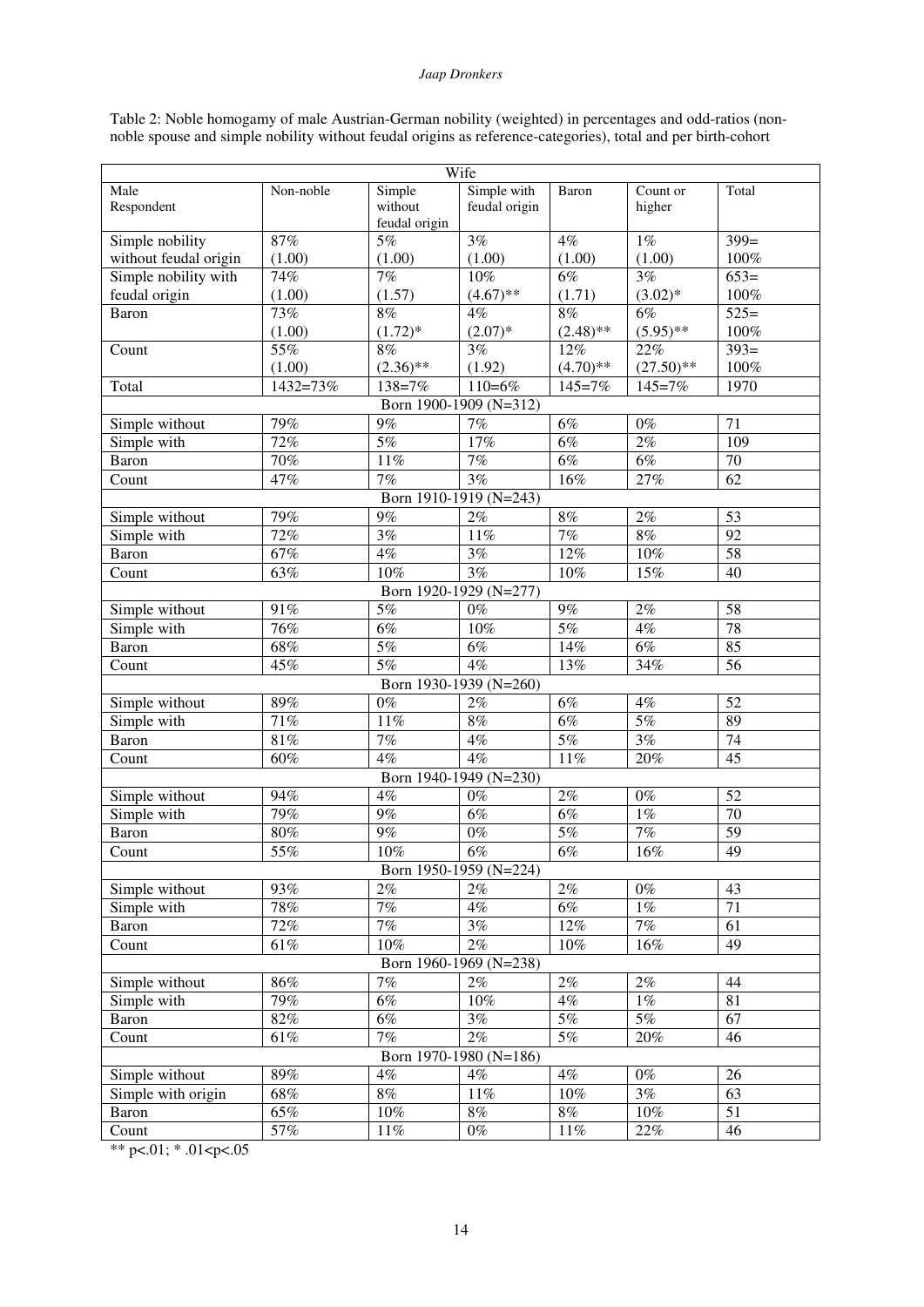Table 3: Noble homogamy of female Austrian-German nobility (weighed) total and per birth-cohort in percentages and odd-ratios (non-noble spouse and simple nobility without feudal origins as reference)

| Husband                     |          |                        |             |                  |                  |                 |  |
|-----------------------------|----------|------------------------|-------------|------------------|------------------|-----------------|--|
| Female                      | No-noble | Simple                 | Simple      | Baron            | Count or         | Total           |  |
| Respondent                  |          | without                | with feudal |                  | higher           |                 |  |
|                             |          | feudal                 | origin      |                  |                  |                 |  |
|                             |          | origin                 |             |                  |                  |                 |  |
| Simple nobility without     | 85%      | $7\%$                  | 4%          | 3%               | 2%               | $339=$          |  |
| feudal origin               | (1.00)   | (1.00)                 | (1.00)      | (1.00)           | (1.00)           | 100%            |  |
| Simple nobility with feudal | 73%      | 10%                    | 10%         | 4%               | 4%               | $610=$          |  |
| origin                      | (1.00)   | $(1.86)$ *             | $(3.19)$ ** | (1.36)           | (2.13)           | 100%            |  |
| Baron                       | 68%      | 9%                     | 5%          | $11\%$           | 6%               | $498=$          |  |
|                             | (1.00)   | $(1.77)*$              | (1.83)      | $(4.23)$ **      | $(3.87)$ **      | 100%            |  |
| Count                       | 52%      | 9%                     | $8\%$       | 11%              | 21%              | 341             |  |
|                             | (1.00)   | $(2.15)^*$             | $(3.53)$ ** | $(5.78)$ **      | $(16.54)$ **     | 100%            |  |
| Total                       | 1244=70% | 160=9%                 | $123 = 7%$  | 128=7%           | $133 = 7%$       | 1788            |  |
|                             |          | Born 1900-1909 (N=222) |             |                  |                  |                 |  |
| Simple without              | 73%      | 16%                    | 3%          | $6\%$            | 3%               | 37              |  |
| Simple with                 | 65%      | 14%                    | 15%         | $\overline{6\%}$ | $1\%$            | 88              |  |
| Baron                       | 70%      | 17%                    | $0\%$       | 9%               | $4\%$            | 54              |  |
| Count                       | 63%      | 9%                     | 9%          | 5%               | 14%              | 43              |  |
|                             |          | Born 1910-1919 (N=226) |             |                  |                  |                 |  |
| Simple without              | 85%      | $8\%$                  | $5\%$       | 3%               | $0\%$            | 40              |  |
| Simple with                 | 65%      | 13%                    | 14%         | 3%               | $\overline{6\%}$ | 80              |  |
| Baron                       | $68\%$   | $11\%$                 | $6\%$       | 7%               | $9\%$            | 71              |  |
| Count                       | 40%      | 9%                     | $6\%$       | 17%              | 29%              | $\overline{35}$ |  |
|                             |          | Born 1920-1929 (N=217) |             |                  |                  |                 |  |
| Simple without              | 85%      | $5\%$                  | 3%          | 5%               | 3%               | 40              |  |
| Simple with                 | 72%      | 10%                    | $7\%$       | $7\%$            | $5\%$            | 74              |  |
| Baron                       | 66%      | $9\%$                  | $7\%$       | 15%              | 3%               | 59              |  |
| Count                       | 66%      | 9%                     | 7%          | 9%               | 11%              | 44              |  |
|                             |          | Born 1930-1939 (N=260) |             |                  |                  |                 |  |
| Simple without              | $88\%$   | 3%                     | $5\%$       | 2%               | $2\%$            | 59              |  |
| Simple with                 | 82%      | $8\%$                  | $7\%$       | $1\%$            | $2\%$            | 87              |  |
| Baron                       | $70\%$   | $9\%$                  | $8\%$       | 12%              | $8\%$            | 67              |  |
| Count                       | 53%      | 9%                     | 6%          | 9%               | 23%              | 47              |  |
|                             |          | Born 1940-1949 (N=236) |             |                  |                  |                 |  |
| Simple without              | $88\%$   | 2%                     | $4\%$       | $4\%$            | 2%               | 48              |  |
| Simple with                 | 78%      | $7\%$                  | $9\%$       | $4\%$            | $1\%$            | 69              |  |
| Baron                       | 66%      | $5\%$                  | $6\%$       | $6\%$            | $8\%$            | 80              |  |
| Count                       | 51%      | 5%                     | 8%          | $8\%$            | 28%              | 39              |  |
|                             |          | Born 1950-1959 (N=247) |             |                  |                  |                 |  |
| Simple without              | $87\%$   | 6%                     | 2%          | 2%               | 4%               | 54              |  |
| Simple with                 | 75%      | 9%                     | 5%          | $4\%$            | 7%               | 81              |  |
|                             | $66\%$   | 6%                     |             | 4%               | 6%               |                 |  |
| Baron                       | 45%      | 4%                     | 6%<br>4%    |                  | 32%              | 65              |  |
| Count                       |          |                        |             | $15\%$           |                  | 47              |  |
|                             |          | Born 1960-1969 (N=235) |             |                  |                  |                 |  |
| Simple without              | 90%      | 5%                     | 3%          | 3%               | $0\%$            | 40              |  |
| Simple with                 | 68%      | 13%                    | $9\%$       | 5%               | 4%               | 75              |  |
| Baron                       | 72%      | $7\%$                  | $0\%$       | $16\%$           | 5%               | 58              |  |
| Count                       | 42%      | $8\%$                  | 13%         | 19%              | 18%              | 62              |  |
|                             |          | Born 1970-1980 (N=145) |             |                  |                  |                 |  |
| Simple without              | 71%      | 14%                    | 5%          | 5%               | 5%               | 21              |  |
| Simple with                 | 77%      | $9\%$                  | 13%         | $0\%$            | $2\%$            | 56              |  |
| Baron                       | 66%      | 7%                     | $9\%$       | $9\%$            | $9\%$            | 44              |  |
| Count                       | 58%      | 21%                    | $4\%$       | $8\%$            | $8\%$            | 24              |  |

\*\* p<.01;  $*$  .01 < p < 0.05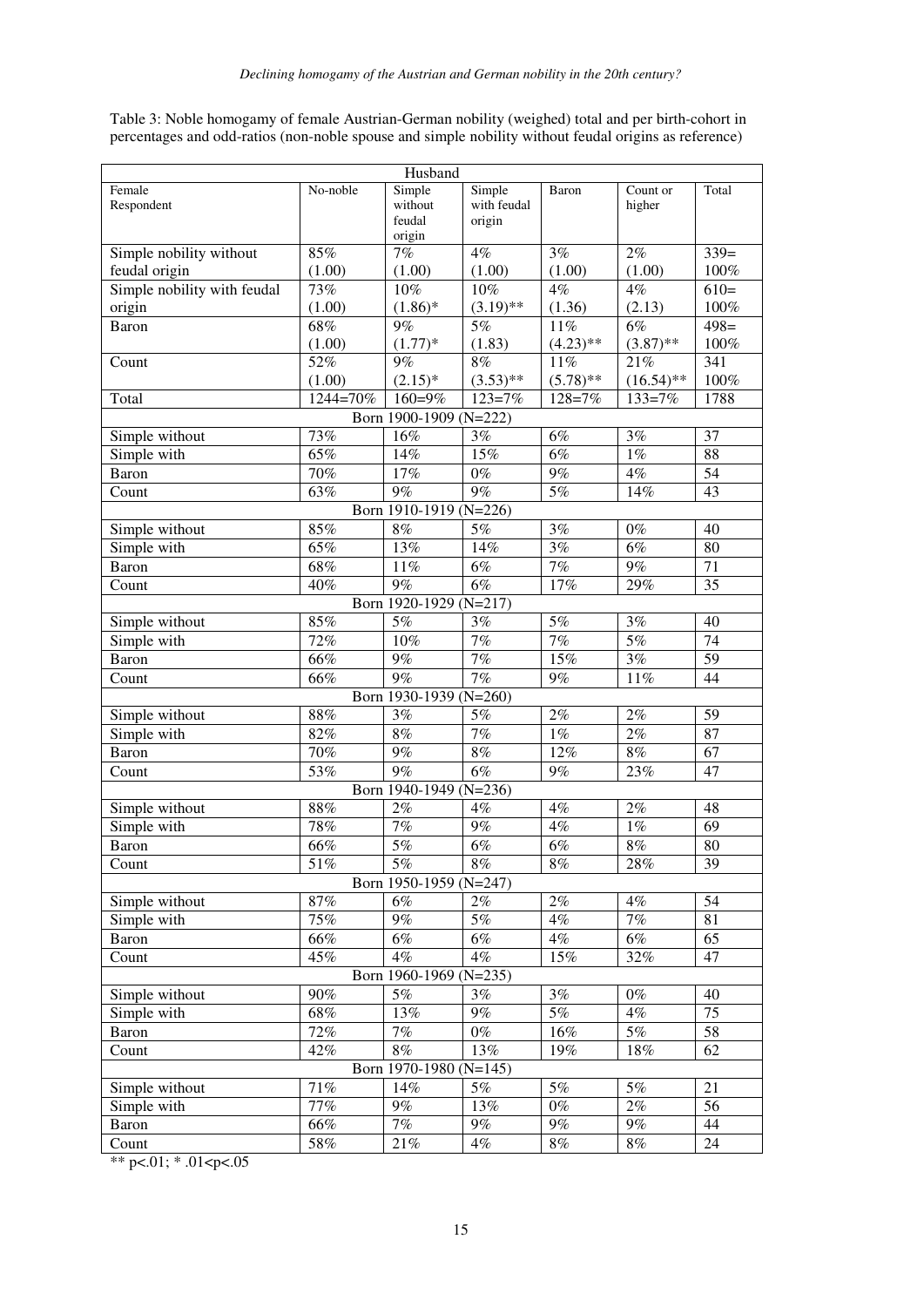#### *Jaap Dronkers*

#### Table 4: Characteristics of Austrian-German (weighed) and Dutch married nobility born after 1899

|                             | Dutch  | Austrian-German |
|-----------------------------|--------|-----------------|
| Male                        | 51%    | 53%             |
| Simple nobility             | 62%    | 44%             |
| Baron                       | 34%    | 42%             |
| Count                       | 5%     | 14%             |
| Noble spouse                | 13%    | 27%             |
| Spouse simple nobility      | 8%     | 13%             |
| Spouse baron                | $4\%$  | $8\%$           |
| Spouse count or higher      | 1%     | 7%              |
| Nobility with feudal origin | $30\%$ | 57%             |
| Noble mother                | 23%    | 46%             |

Table 5: Noble homogamy of Austrian-German (weighed) and Dutch married nobility born after 1899, in percentages and odds-ratios in parentheses (non-noble spouse and simple nobility as reference)

| Spouse                     | Simple nobility | Baron         | Count        |  |  |  |  |
|----------------------------|-----------------|---------------|--------------|--|--|--|--|
| Dutch                      |                 |               |              |  |  |  |  |
| Spouse without noble title | 89\% (1.00)     | 83\% (1.00)   | $76\%(1.00)$ |  |  |  |  |
| Spouse simple nobility     | $7\%/1.00$      | $10\%$ (1.56) | 13% (2.28)   |  |  |  |  |
| Spouse baron               | $4\%$ (1.00)    | $5\%$ (1.33)  | 7% (2.07)    |  |  |  |  |
| Spouse count or higher     | $1\%$ (1.00)    | $2\%$ (4.20)  | 5% (11.19)   |  |  |  |  |
| Austrian-German            |                 |               |              |  |  |  |  |
| Spouse without noble title | $82\%$ (1.00)   | 71\% (1.00)   | 54\% (1.00)  |  |  |  |  |
| Spouse simple nobility     | $12\%$ (1.00)   | 13\% (1.29)   | 13% (1.72)   |  |  |  |  |
| Spouse baron               | $4\%$ (1.00)    | $10\% (2.78)$ | 12% (4.45)   |  |  |  |  |
| Spouse count or higher     | $2\%$ (1.00)    | $6\%$ (3.32)  | 21% (14.76)  |  |  |  |  |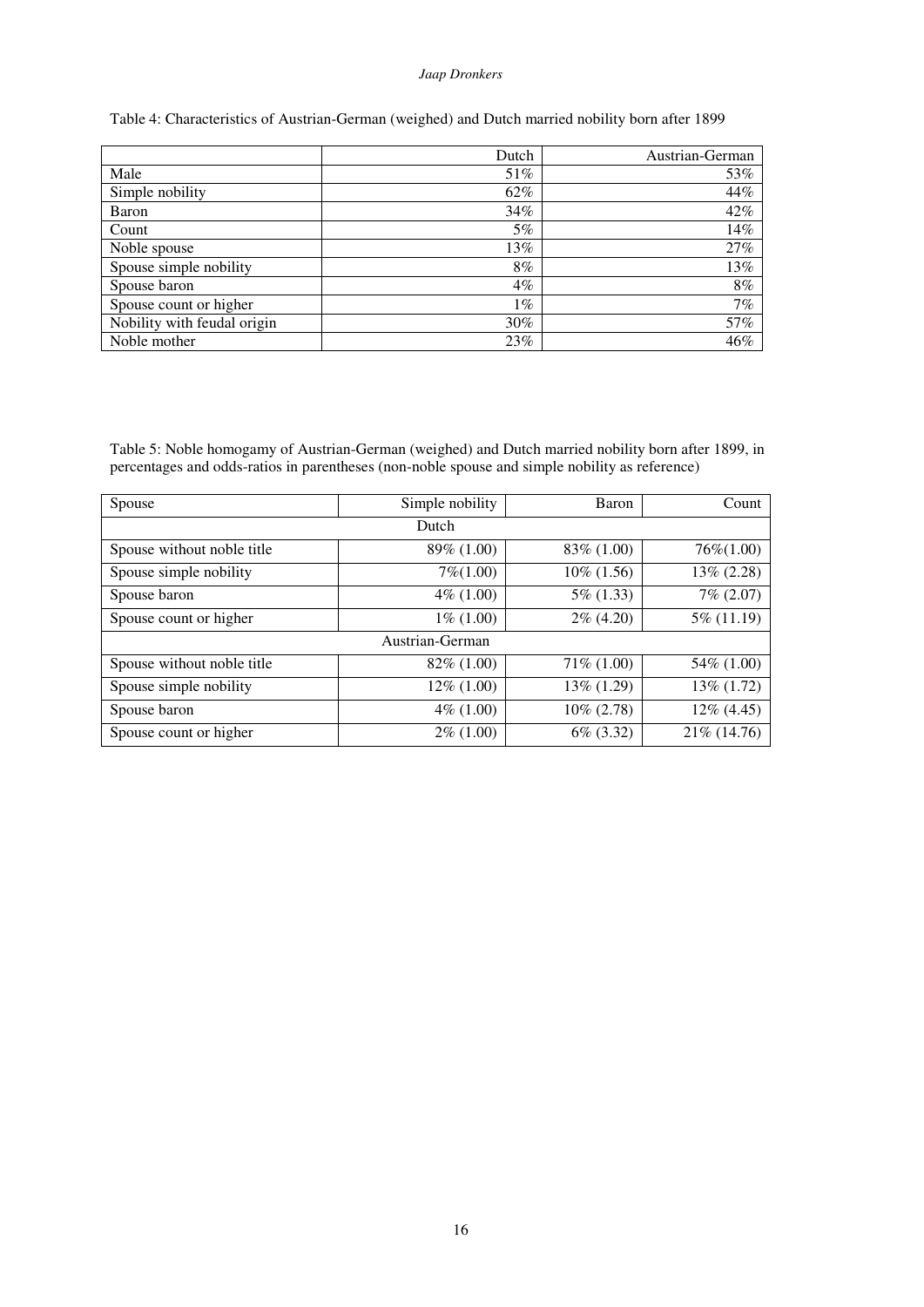| Independent variables          | Model 1 | Model 2 | Model 3 | Model 4 | Model 5 | Model   |
|--------------------------------|---------|---------|---------|---------|---------|---------|
|                                |         |         |         |         |         | 6       |
| Austrian-German                | $2.0**$ | $2.1**$ | $1.9**$ | $2.0**$ | $.64**$ | $.43**$ |
| Simple nobility (ref.)         | 1.0     | 1.0     | 1.0     | 1.0     | 1.0     | 1.0     |
| Baron                          | $1.8**$ | $1.8**$ | $1.5**$ | $1.5**$ | $1.6**$ | $1.4*$  |
| Count                          | $3.6**$ | $3.7**$ | $3.1**$ | $3.1**$ | $5.4**$ | $2.8**$ |
| Birth cohort                   |         | $.92**$ | $.92**$ | $.92**$ | $.78**$ | $.81**$ |
| Feudal origin                  |         |         | $1.5**$ | $1.5**$ | 1.1     | .95     |
| Male                           |         |         |         | .79**   | $.78**$ | .79**   |
| Austrian-German* Birth cohort  |         |         |         |         | $1.2**$ | $1.2**$ |
| Austrian-German* Feudal origin |         |         |         |         | $2.0**$ | $1.5**$ |
| Baron* Feudal origin           |         |         |         |         | .82     | .99     |
| Count* Feudal origin           |         |         |         |         | $.43**$ | .65     |
| Noble mother                   |         |         |         |         |         | $2.6**$ |
| Austrian/German*noble mother   |         |         |         |         |         | $2.4**$ |
| Log-likelihood                 | - 5426  | $-5400$ | $-5377$ | $-5364$ | $-5304$ | 4833    |
| Nagelkerke $R^2$               | .08     | .09     | .10     | .10     | .12     | .23     |

Table 6: The effects (odds) of noble rank and other characteristics of Austrian-German (weighted) and Dutch married nobility born after 1899 on marrying a noble spouse, including all significant interactions (logistic regression)

Note: \*\* p<.01; \* p<.05.

Table 7: The odds of marrying simple noble, baron or count, against marrying a non-noble, and the effects of noble rank and other characteristics of Austrian-German (weighted) and Dutch married nobility born after 1899, based on model 5 of table 7 (multinomial regression)

| Independent variables          | Simple nobility | Baron   | Count or higher |  |  |
|--------------------------------|-----------------|---------|-----------------|--|--|
| Austrian-German                | $.58*$          | .62     | 1.3             |  |  |
| Simple nobility (ref.)         | 1.0             | 1.0     | 1.0             |  |  |
| Baron                          | 1.1             | 1.8**   | $4.5**$         |  |  |
| Count                          | $3.4**$         | $3.2**$ | $25.6**$        |  |  |
| Birth cohort                   | $.76**$         | $.81**$ | .83             |  |  |
| Feudal nobility                | $1.5*$          | .63     | 1.0             |  |  |
| Male                           | $.78**$         | $.75*$  | .84             |  |  |
| Austrian/German* Birth cohort  | $1.3**$         | $1.2**$ | 1.2             |  |  |
| Austrian/German* Feudal origin | $1.7*$          | $2.1**$ | $3.0*$          |  |  |
| Baron* Feudal origin           | .81             | 1.2     | $.46*$          |  |  |
| Count* Feudal origin           | $.27**$         | 1.3     | $.31**$         |  |  |
| Log-likelihood                 | $-1433$         |         |                 |  |  |
| Nagelkerke $R^2$               | .13             |         |                 |  |  |

Note: \*\*  $p<.01$ ; \*  $p<.05$ .